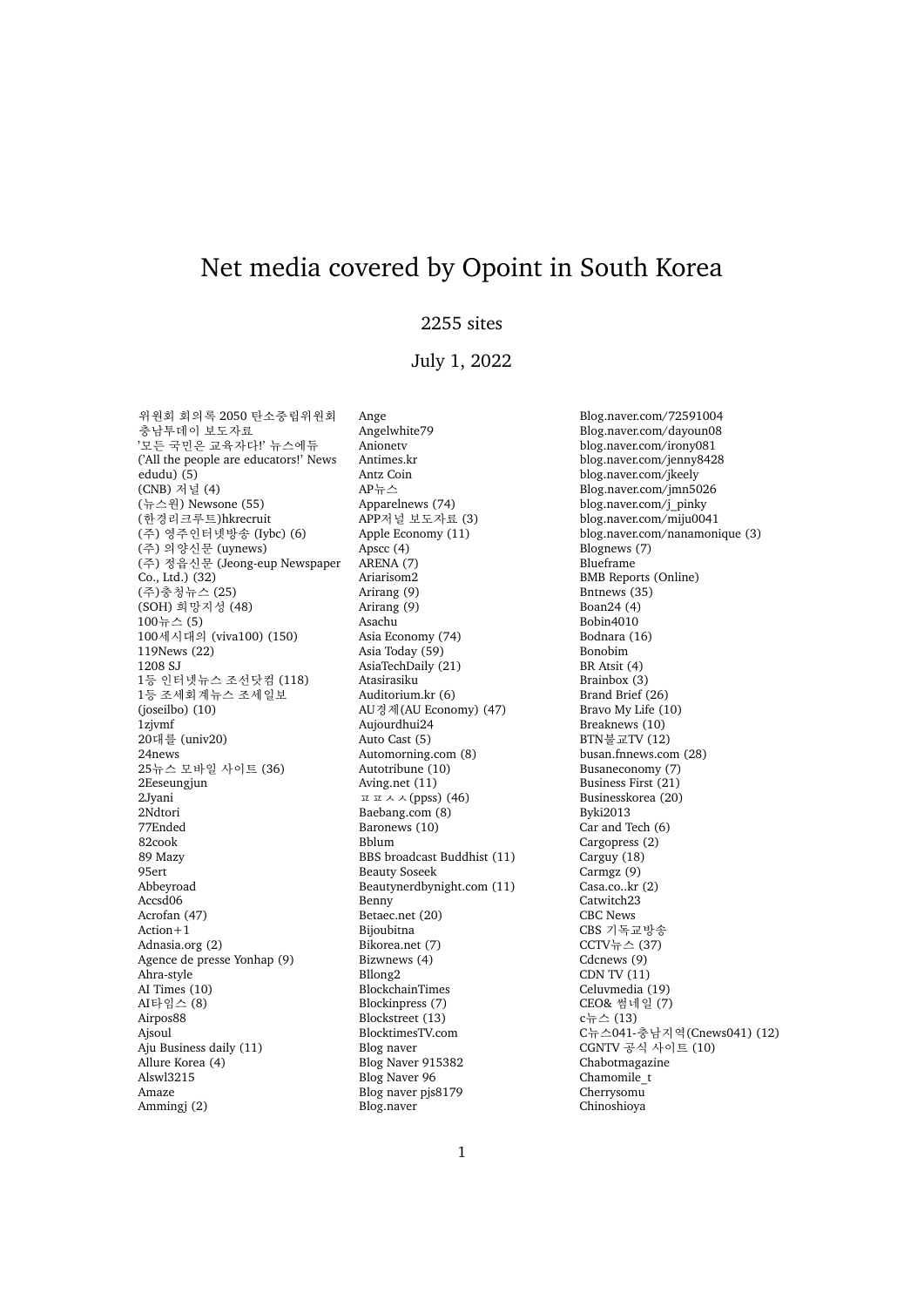Choisuyeon41 Chosun (Dizzo) (12) Chosunbiz (18) Chronos (4) Chs3202 CIO Korea (14) Ciociso CIVIC뉴스 (23) cj-ilbo.com C<sub>JB</sub> CJB 청주방송 Ckdehdwkdal8 Clien (61) Cm Asiae CMB 대전방송 (2) -<br>CMB 광주방송 (5) CMB 한강방송 CMN – Cosmetic Mania News (17) Cn-News Cnbc.sbs CNC NEWS (41) CN드림 캐나다 앨버타 Cndreams) (13) CNN21 (24) Coco cho Coding World News (7) Coindesk KOREA (2) Coinpan News (6) Coinpress (8) Consumernews.co..kr (20) Cools (17) Cosmi126 Cosmopolitan Kr Cosreader cpbc 대구가톨릭평화방송 (Dgpbc) (12) Cqwp Creator pd Crysta06 CSM Times CSR데일리 (CSR Daily) Cutekiv<sub>0</sub> 無料動画 (pandora) (8) D.STREET<sup>(11)</sup> Dailian (67) Daily Culture Daily Today (데일리투데이) (47) Dams beauty – Haejukdl Damsluv Danawa.com (3) David n Danny (8)  $DBC$  동양방송·미래일보 (35) DBS 동아방송 (15) Dbswndud4 Dbwldud0115 Dccmmm Decenter D센터 (South Korea) (7) Delighit (17) Delphine0327 Desirelab (15) Digital Community Techno (18) Digital Daily (13)

Digital Insight Today (2) Digital Today (4) Dimitory (47) DiscoveryNews (2) Dispatch (28) Dksgpwls262 Dladlaekdms Dleksdk1982 Dltmffkary98 Dltmfql1912 Dmsql 0105 Doctorstime (22) DOMINO (8) Donga (92) Donga EN (10) Donongnews.com Dooch (2) Dr.News (14) DSTV (24) Duckling0331 Duddjw1004 DVDPrime (15) e-메탈월드 (E-metal world) e-스틸마켓 (E-steel market) E-헬스통신(E-Health Communication) E-kna E4Ds (14) EBN 종합경제신문 (EBN Comprehensive Economic Daily) (70) Economy Insight (16) EDaehan News Edaily (20) Edupress (3) EduWeek (20) e경제뉴스 Efem Korea (46) Eieing1 e시사코리아저널 (e Sisa Korea Journal) (2) e행복뉴스 (cnhappynews) (18) Ekejaqlsek El Rural (14) Elle co.kr $(4)$ Elleest486 Encarmagazine (3) Energy Platform News (2) energy-news.co..kr (3) Enter뉴스  $(11)$ Enuri Environment Daily EPnC News Equmal Esquire South Korea (10) ET News (16) EToday (84) Eun6343 Eunjjanglove Eunjjungg Eyesmag Ezyeconomy (47) 聯合ニュース (13)

나눔뉴스 (Nanumnews) (38) 나눔일보 (Nanumilbo) (10) 나무신문 (Imwood) (7) 나주투데이 (Najutoday) (10) 남도방송 (NBN News) (27) 남동발전/친환경 남해시대 (Nhtimes) (15) 남양주투데이 (Nyjtoday) (13) 남양주신문사 (Nyji) (7) 남인천방송 (주) (Nibtv) (2) 내셔널지오그래픽 (natgeokorea) 내포뉴스 (27) 내외뉴스통신 (nbnnews) (105) 내외경제TV(Domestic and overseas economic TV) (21) 내외통신 내외일보 (Naewoeilbo) (8) 냉동공조저널(hvacrj) (13) 네트워크신문 (Ntimes) 네이버 부동산(Naver Realty) (11) 네이버 금융(Naver Financial) (2) 네이버 포스트 네이버블로그 넥스트이코노미 (넥스트이코노미 ) (4) 노동건강연대에 (Laborhealth) 노동일보 (nodongilbo) (3) 노동자 연대 (Workers' Solidarity) (5) 노트펫 녹색경제(Greened) 농수축산신문 (aflnews) (48) 농업경제신문(Agricultural Economy Newspaper) (9) 농업인신문 (nongupin) (41) 농업정보신문 (nongup) (7) 농장에서식탁까지(From farm to dining table) (29) 농촌여성신문 (rwn) 농축유통신문(Amnews) .<br>누리일보 (62) 누스엔 (3) 뉴미디어뉴스 (15) 뉴스 114 (News 114) (4) ..<br>뉴스 사이트 (20) 뉴스&컨텐츠 (9) 뉴스123 .<br>뉴스21 통신 (news21tongsin) (35) 뉴스다임 (Newsdigm) (4) 뉴스데일리 (newsdaily) (46) 뉴스라이즈 (Newsrise) 뉴스락 (24) 뉴스래빗 (4) 뉴스로 (29) 뉴스민 (newsmin) (26) 뉴스경남 (14) 뉴스브라이트 뉴스비전e (26) 뉴스깜 (76) 뉴스퀘스트 (58) 뉴스큐브 (5) 뉴스클레임 뉴스사천 (35)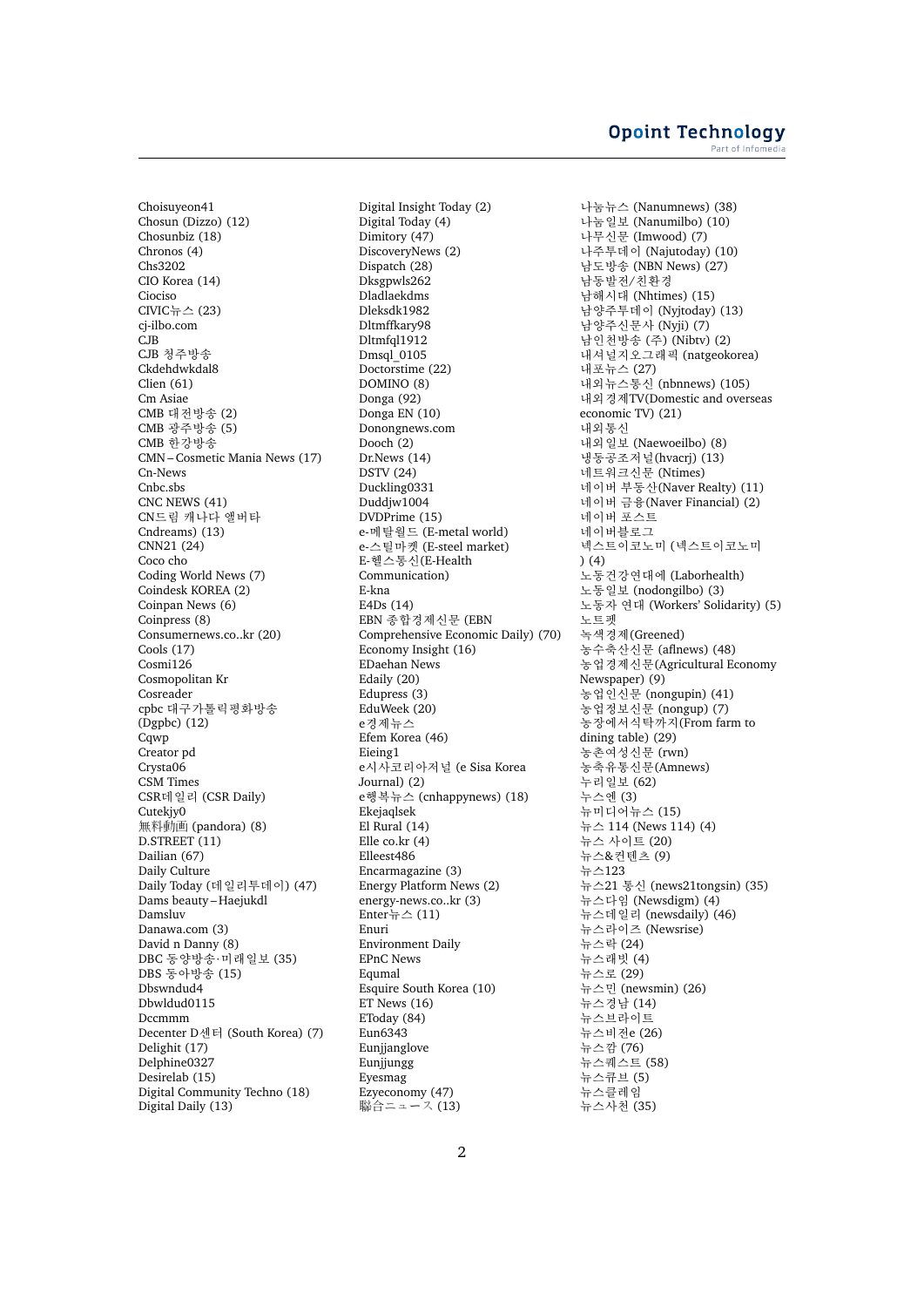뉴스타운(Newstown) (104) 뉴스탭 (News tab) (7) 뉴스서천 (Newssc) (9) 뉴스터치 (28) 뉴스톰 (32) 뉴스투나잇 (6) 뉴스스토리 (19) 뉴스티애티 (8) 뉴스파워 (10) 뉴스팟 (17) 뉴스페이퍼(Newspaper) (26) 뉴스펭귄 (10) 뉴스포스트(News Post) (81) 뉴스포인트 (33) 뉴스프로 (thenewspro) (19) 뉴스프리존(newsfreezone) (111) 뉴스플릭스(NewsFlix) (45) 뉴스피크 (22) 뉴스알지 (News) 뉴스한국(News Korea) (10) ...<br>뉴스앤거제 (News & Geoje) (30) 뉴스앤조이(newsnjoy) 뉴스에이 (newsa) (49) 뉴스엔 (Newsen) (15) 뉴스엔뷰 (abckr) 뉴스영 (14) 뉴스와이드 (News Wide) (8) 뉴스후 (9) 뉴스후플러스(News) (6) 뉴스워커 (4) 뉴스웍스(News Works) (6) 뉴스인데일리 (Newsindaily) (30) 뉴스인스타 (풍자) (보도자료) (블로<br>그) (17) 뉴스인오늘 (15) .<br>뉴스인코리아 ...<br>뉴스일번지 (Newsil) (26) 뉴스저널리즘(News Journalism) (7) 뉴스제주 (Newsjeju) (25) 뉴스줌 (35) 뉴스창 (Newswin) 뉴스천지 (Newscj) (99) 뉴스체인지 (7) 뉴스충청인(Cndnews) (41) 뉴스캐치 (6) 뉴스코리아 네트워크 (Newsk) (15) 뉴스코프 (20) 뉴스Q 뉴스Zum (29) 뉴트라덱스 (Nutradex) (16) 뉴트리션 (21) 뉴시안 (24) 뉴질랜드 타우랑가 타임스 뉴코리아타임즈 (38) 다나와 DPG (6) 다경뉴스 (72) 다산저널 보도자료 (6) 다아라기계장터 (Daara Machine Market) (2) 다음뉴스 – Daum 다음영화 닥터더블유(Doctorw) (33)

닥터KNN (Doctor KNN) (2) 단디뉴스(Dandy News) (8) 담양곡성타임스 (dgtimes) (30) 담양군민신문 (newsdy) (23) 담양인신문 (Wdynews) (17) 담양자치신문 (10) 당근마켓 (9) 당신의 건강가이드 헬스조선 (7) 당진시대 (Djtimes) (67) 당진신문(Dangjin Newspaper) (52) 대경일보 (dkilbo) (53) 대구광역일보 (dgy) (53) 대구신문 (Daegu Newspaper) (36) 대구포스트 (9) 대구일보 (idaegu) (14) 대구MBC (Dgmbc) 대학저널Dhnews.co..kr (27) 대한뉴스 (Korea News) 대하데일리 (12) 대한민국 주부커뮤니티 (Miz) (14) 대한민국 NO1 가치투자포털 아이투 자(Korea NO1 value investment portal child investment) .<br>대한민국청소년기자다 (4) 대한민국청소년의회 뉴스 (13) 대한변협신문 (koreanbar) (3) 대한금융신문 (Kbanker) 대한급식신문 (Fsnews) (11) 대한투데이 (About Today) (24) 대한시사일보 (17) 대한일보 (Korea Daily) 대한전문건설신문 (koscaj) (30) 대전방송 (Tjb) (2) 대전극동방송 (Changwon) (3) 대전극동방송 (dfebc) (3) 대전극동방송 (jeju) (2) 대전투데이 (Daejeon Today) (53) 대전인터넷신문 (39) 더 나은 미래(A better future) (6) 더 청라 (27) 더뉴스코리아 (보도자료) (45) 더리더 (The leader) (10) 더리더(The Leader) (2) 더밸류뉴스 (15) 더벨(Thebell) (21) 더부천- 신속 정확 정직한 부천소식 (The Bucheon – Quick and Accurate Honest Bucheon News) (16) 더브리핑 더스파이크 (12) 더스피커 더스쿠프 (thescoop) (53) 더시그널뉴스 (63) 더팩트 (tf) (27) 더퍼스트미디어(The First Media) (6) 더프리뷰 (22) 더피알 (The-pr) (18) 더원방송 (Theonetv) 더코리아프레스 (Koreapress) 데이터넷 (Datanet) (7) 데이터뉴스 (Data News) (8) 데이터솜(Data som) (6)

데일리e스포츠(Daily eSports) (18) 데일리뉴스, 시사매거진CEO (9) 데일리대구경북뉴스 (64) 데일리대한민국 보도자료 데일리로그 (Dailylog) (28) **데일리매거진** (78) 데일리머니 (Thedailymoney) (13) 데일리메디팜(Dailymedipharm) **데임리메이커** 데일리벳 (dailyvet) (22) 데일리경제 (Kdpress) (30) 데일리그리드 (Dailygrid) (3) 데일리비즈온 (7) 데일리서울 (Dailyseoul) (47) 데일리투머로우 (Daily Tomorrow) (24) 데일리스포츠한국(Daily Sport Shankook) (8) 데일리시큐 (Daily Security) (8) 데일리시사닷컴 (dailysisa) 데일리팝 (dailypop) 데일리포스트-스타트업워치<br>데일리연합 (dailyan) (13) 데일리와이 (Daily Wai) (9) 데일리환경 (2) 데일리임팩트(Daily Impact)  $(8)$ 데일리저널 (22) 데일리중앙 (Daily Central) (14) 데일리카 자동차 뉴스 채널 (Daily Car) (14) **덴탈투데이 (Dttoday) (17)** 덴탈포커스 (dentalfocus) (26) **데탈아리랑** .<br>데탈이슈 (7) 덴틴뉴스 (22) 덴포라인 (46) 도민일보 (30) 도시미래신문 보도자료 (6) 도시경제신문 (13) 독도뉴스 (Dokdo News) (12) 독서신문 (Readersnews) (8) 동대신문 (dgupress) (8) 동두천연천시사신문 (18) 동두천연천신문 (Ycgmnews) (39) 동부매일 (Dongbu Daily) (9) 동북아신문 (Northeast Asian newspaper) (16) 동포투데이 (12) 동아비즈니스리뷰 (dongabiz) (14) 동양뉴스통신 (Dongyang News Communication) (69) 동양일보 (Dynews) (37) 동의대신문 (Deupress) (6) 동작뉴스 (Dongjaknews) (12) 드림저널 (32) 들소리신문 (deulsoritimes) (9) 디멘시아뉴스(Dementianews) (38) 디트news24(Deit news24) (22) 디시인사이드 디오데오 (16) 디자인하우스 (Mywedding) 디지털밸리뉴스 (Digital Valley News)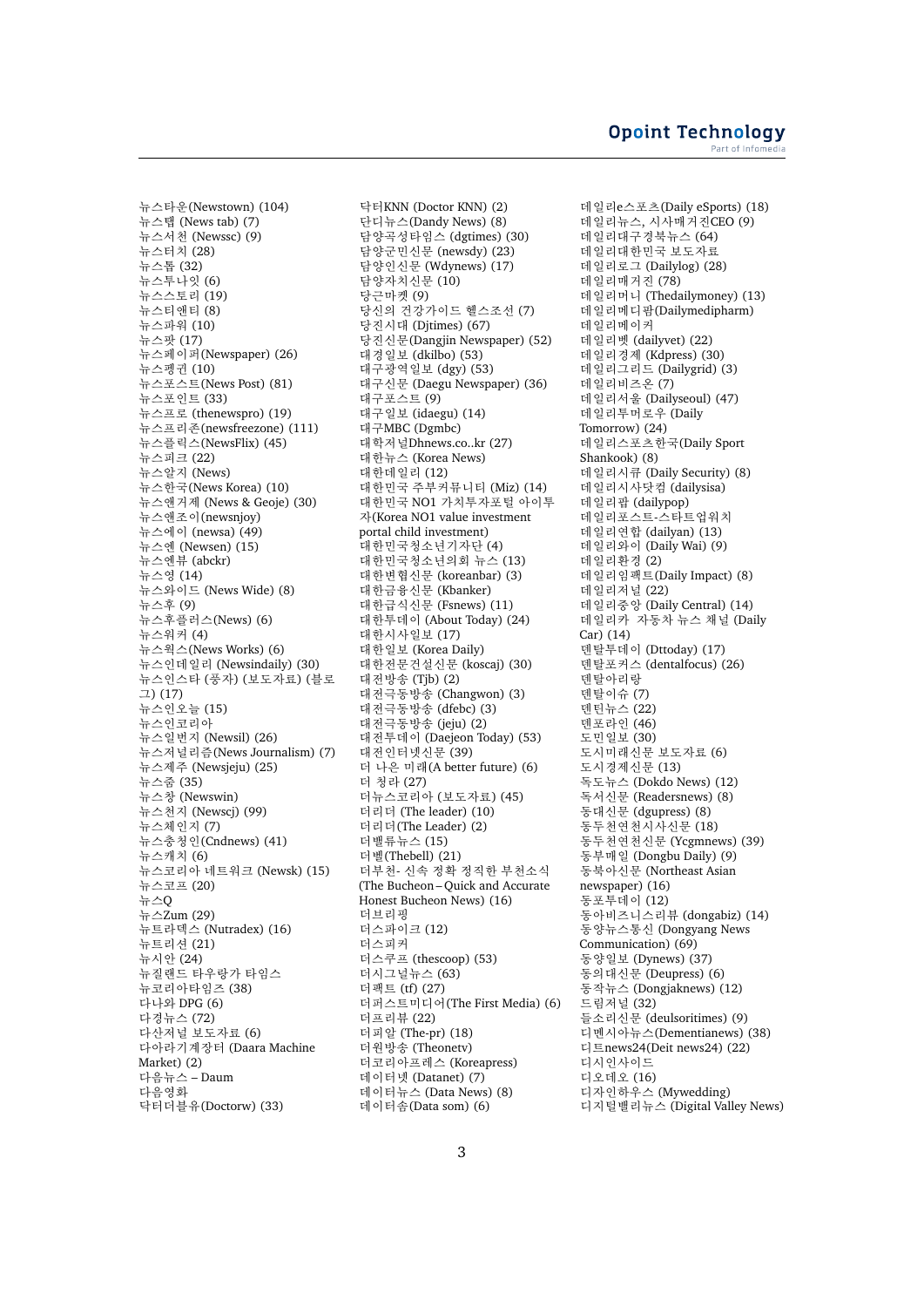디지털경제뉴스 디지털광진 (11) 디지털시대 경제신문 디지털타임스 (29) 디지틀조선TV (10) 따지마켓 – Ddanzi (14) 땡큐굿뉴스 (108) 라디오코리아 (radiokorea) (10) 라포르시안 (La Portian) (21) 라이브팜뉴스 (46) 라이브엔 (16) 라이센스뉴스 (34) 럭셔리 (Luxury) 레저신문 (Golftimes) 로리더 (54) 로톡뉴스 (6) 로이슈(Lawissue) (32) 로컬세계 로컬투데이 (9) 롯데거설 르몽드 디플로마티크 (Le Monde Diplomatic) (28) 리걸타임즈 (Legaltimes) (8) 리걸인사이트 (7) 리버럴미디어 (12) 리버티코리아포스트 (5) 리빙센스 (Living sence) (17) 리크루트타임스 리서치미디어스 (7) 리얼타임 연예속보 (Star.mt.co..kr) (45) 리얼푸드 REALFOODS (18) 리얼캐스트 (9) 마니아리포트(Mania Report) (19) 마포타임즈 썸네일 (Mapotimes) (18) 마이크로소프트웨어 (Micro Software) 마인드포스트 (27) 마켓뉴스(Market News) 매일노동뉴스(Daily labor news) (53) 매일뉴스 (11) 매일마케팅신문 (10) 매일건설신문 (Daily construction newspaper) (9) 매일경제 (Daily News) (376) 매일경제(Daily Economy) 매일타임즈 (19) 매일투데이 (11) 매일환경일보 (hkilbo) 매일일보 (Daily News) (8) 맥스무비 뉴스(Max Movie News) 맨즈헬스 Challenge and Change 머니투데이방송 (mtn) (14) 머니S가(Moneys.mt) (107) 메드월드뉴스(Medworld) (12) 메디게이트뉴스 메디소비자뉴스 (Medisobizanews) (23) 메디파나뉴스 (7) 메디파나뉴스 (Medifana News) 메디팜뉴스(Medipharmnews) (6) 메디팜스투데이(Pharmstoday) (31)

메디팜헬스뉴스 (Medipharmhealth) (13) .<br>메디채널 (7) 메디칼타임즈(Medical Times) (4) 메디칼통신(Medicalagency) (12) 메디칼트리뷰 (medical-tribune) 메디칼업저버 (Medical Absorber) (6) 메디컬투데이 (Medical Today) (35) 메디컬헤럴드 (Medical Herald) (10) 메디코파마 (8) 메트로시문 (Metroseoul) (7) 메이킹뉴스 (24) 메인 메인페이지 (daejonilbo) (58) 메콘뉴스(meconomynews) 모바일 TE31 (35) 모비인사이드 (10) 모터매거진 (Motor) (8) 모터그래프 (Motorgraph) (9) 모터트레드 (8) 모토야 (Motoya) 목포투데이 무비톡 (35) 무아신문 (muannews) 무역운송신문 (Trade Transportation Newspaper) (10) 무예신룬! (Mooye) (8) 무진장인터넷뉴스 (44) 문화뉴스 (70) 문화관광뉴스 (ctjournal) 문화신문=뉴스컬처 (Newsculture) 문화예술TV21, mytv21 (Culture and Arts TV21, mytv21) 문화저널 (Munhwajl) (9) 물 건너 온 뉴스 나우뉴스! (nownews) (10) 물류뉴스 (21) 물류매거진 (Ulogistics) (3) 물류on뉴스 (Logistics on News) (38) 뮤즈 (25) 미디어 청양 (36) 미디어데일 (45) 미디어리퍼블릭 (6) 미디어마실 (7) 미디어광명 모바일 사이트 (11) 미디어타임즈 미디어스Mediaus) 미디어파인(Media Fine) (7) 미디어팜 (12) 미디어피아 (35) 미디어하남 보도자료 (6) 미디어와이 (2) 미디어워치 (Mediawatch) (10) 미디어원 (21) 미디어이슈 (보도자료) (블로그) (55) 미디어제주(Media Jeju) (33) 미래는우리손안에 (Ecomedia) (57) 미래경제 (29) 미래소비자행동 (consumeraction) 미래환경 (Future environment) 미스터피자 갑질'발표·기소 (News Waver)

미주 한국일보 (koreatimes) 미즈블로그 (Miz Blog) 민돌 (@mindol 1) (14) 민간자격증 (Acrofan) (51) 민안신문 (Minan21c) (12) 민족의학신문 (Mjmedi) (34) 민주신문 (Iminju) (7) **민중의소리 (18)** 믿음을 주는 경제신문 뉴스웨이 (Economic Daily News) (3) 가구네다커 가톨릭뉴스 지금여기 (Catholicnews.co..kr) (9) 가톨릭신문 (catholictimes) (120) 가톨릭평화방송 (cpbc) (17) 가톨릭프레스(Catholic Press) (16) 가평나우 가평타임즈 (Gp21) (12) 갈등해결뉴스 모바일 사이트 (3) 바끄로 (baccro) (52) 바스켓코리아(Basket Korea) (12) 바이라인 네트워크 (Byline network) (4) 바이오타임즈 (12) 바이오스펙테이터(Biospectator) (9) 강서뉴스 (Gsinews) (30) 강원도 (g1tv) 강원도민일보 (Kado) (85) 강원타임즈 (Kangwon Times) (23) 강원영동 (MBC) (5) 강원의 (Wimbc) 강원일보 (kwnews) (11) 강진신문 (Gjon) (11) 반려동물뉴스 (19) 개드립 (40) 개드립닷컴 (Dog drip dot com) (6) 발리볼코리아(Volleyball Korea ) 갤러리아 공식블로그 'BLOG DE GALLERIA' – 티스토리 (7) 방송기술저널 (9) 백세시대 (100ssd) (7) 백제뉴스(Ebaekje) (37) 밴쿠버 조선일보 (vanchosun) (8) 거제신문 (Geojenews) (28) 거제인터넷방송 (Geoje internet broadcasting) (36) 건강다이제스트 인터넷판(Health Digest Internet Edition) 건강포털 (kormedi) (10) 건강을 위한 습관! (Habit for health!) (32) 건설 교통 신문 (Construction traffic newspaper) (10) 건설경제신문 (cnews) (7) 건설기계신문 (Construction Machinery Newspaper) (10) 건설기술신문 (ctman) (16) 건설산업신문 (cennews) 건설타임즈 (Construction Times) (14) 건설이코노미뉴스 (Construction Economy News)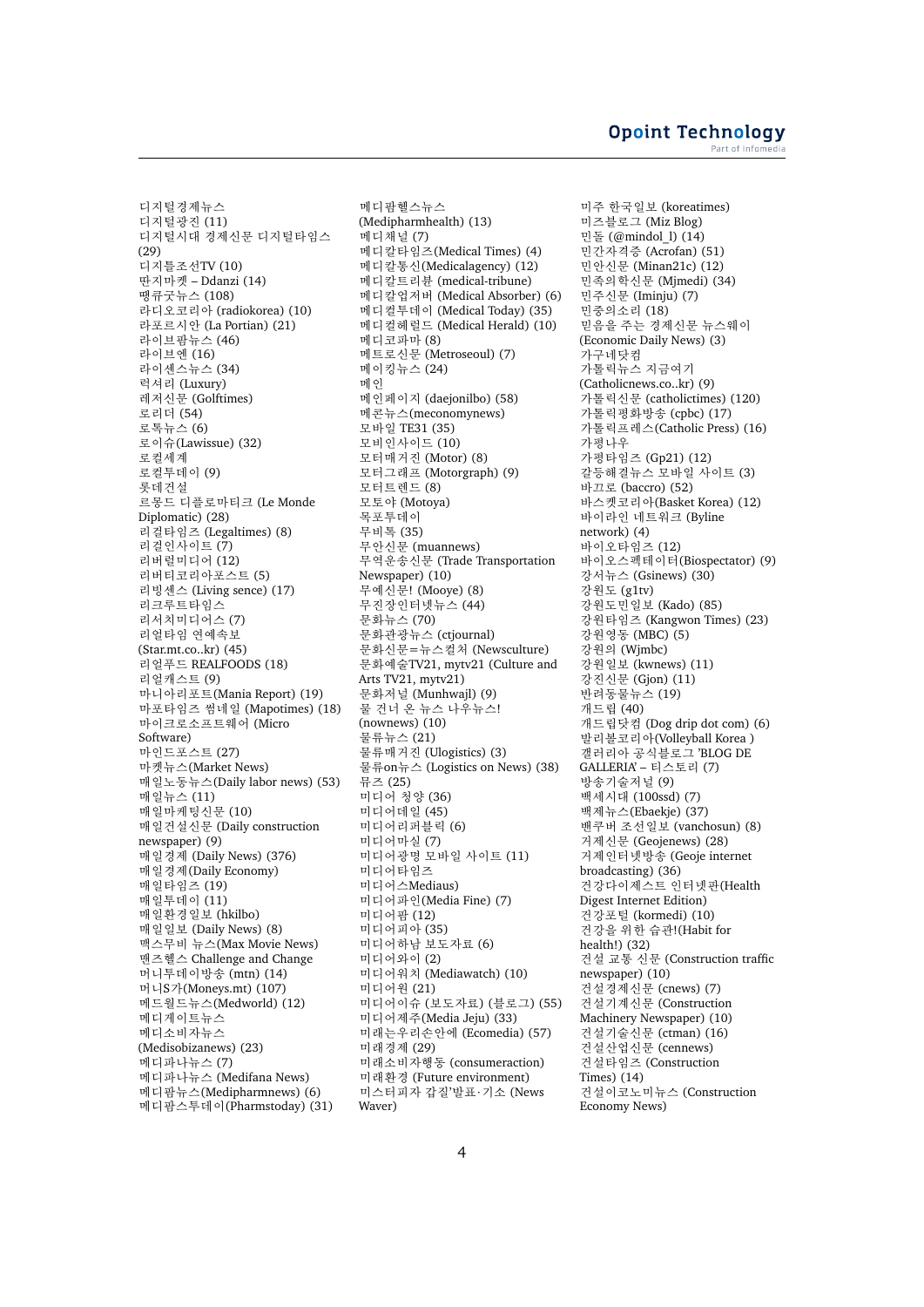건치신문 (Gunchinews) (3) 검경일보 (ppnews) (9) 게임동아 (3) 게임톡(GameTalk) (40) 게임인 (9) 게임인사이트 (5) 게임조선(gamechosun) (30) 게임챔프 (Gamemeca) (27) 법률경찰신문 (Law security) 법률신문 (Lawtimes) (61) ᆸ들 <sub>드</sub>는 (-----<br>법륰저넠 (lec) 법보신문 (Beopbo) (30) 베리타스알파 (veritas-a) (35) 베스트베이비 (smlounge) (3) 베이비뉴스 (Ibabynews) 베이비타임즈  $(45)$ 경남뉴스투데이 (28) 경남대표언론 경남신문 (knnews) (21) 경남데일리 경남도민신문(Gyeongnam Daimin Newspaper) (78) 경남도민일보 (Idomin) (30) 경남매일일보 (33) 경남미디어 (37) 경남여성신문 (Gnnews) (27) 경남연합일보 (Gnynews) (25) 경남의 대표신문 (Changwonilbo) (32) 경남일보 (Gnnews) (13) 경마무화 (krj) 경북뉴스 경북도민일보 (Hidomin) (7) 경북매일 (kbmaeil) (263) 경북문화신문 (Gminews) 경북방송 (GBS TV) 경북교육신문 (Gbedu) (44) 경북신문 (Kbsm) 경북안전뉴스 (17) 경북연합일보 (kbyn) 경북의 (TBC) (2) 경북일보 (kyongbuk) (42) 경북종합뉴스 .<br>경북중앙뉴스 (26) 경기1뉴스 (7) 경기남부인터넷신문 (57) 경기도민일보 (kgdm) (9) 경기매일 (kgmaeil) 경기경제신문 (Ggeco) (21) .<br>경기북부탑뉴스 (26) 경기북부평화신문 (19) 경기IN (42) 경기타임스 (Ggtimes) (7) 경기탑뉴스 (40) 경기시사투데이 (Yitoday) 경기신문 (18) 경기포커스 경기핫타임뉴스 (25) 경기헤드라인 (26) 。<br>경기연합뉴스 (보도자료) (블로그 ) (11) 경기인터넷신문 (49)

경기주간신문 (11) 경기중앙신문 (ggjapp) (10) 경기청소년신문 (20) 경산뉴스 (20) 경상매일신문 (ksmnews) (53) 경상일보 (ksilbo) (42) 경안일보 (Gyeongan Daily) (4) 경향게임스 (khgames) 경인 (obs) (5) 경인데일리 (Gidaily) 경인매일 (kmaeil) 경인경제 (37) 경인뷰 (10) 경인일보 (kyeongin) (67) 경인종합일보 (55) 경제투데이 경제풍월 (econotalking) (44) 경제일반 (bizwatch) 경주시민신문 (Gyeongju Citizen Newspaper) 경주신문 경찰정보신문 (Police information newspaper) 경충일보 $(8)$ 병원신문 (Khanews) (3) 고대신문 (kunews) (7) 고령군민신문 (Kmtoday) (13) 고발뉴스닷컴(Gobalnews) (6) 고시기획 (Gosiplan) 고시위크 (15) 고양신문 (Mygoyang) (29) 고창코리아신문 (2) 고카넷 (10) 곡성투데이 (Gogsung) (57) 골프다이제스트 (golfdigest) (58) 골프타임즈 (Golf Times) (77) 보령뉴스 (BORYEONG NEWS) (16) 보건복지타임스 (15) 보건타임즈 (Bktimes) 보건신문(Bokuennews) 보건의료문화를 선도하는 데일리메디 (Dailymedi) (42) 보헊매일 (Fins) (31) 보은신문 (Boeuni) (9) 공무원저널 (37) 공감신문 (Gokorea) (13) 공공뉴스(Public News) 공생공사닷컴 (30) 공학저널 (10) 과학기술정보통신부 (Ministry of Science and Technology) 과학산업 이터넷 어른사 헬로디디 (Scientific industry) (20) 관악FM 100.3MHz (19) 관악저널 (Gwanak Journal) (5) 봉화일보 (Bonghwa Daily) 봉황망코리아 (26) 광남일보 (Gwangnam) (2) 광명시민신문 (Kmtimes) (19) 광교신문 (kgnews) (38) 광교저널 (Kmknews) (11) 광양뉴스 (Gynet) (30)

광양만신문 (Gymnews) (27) 광양경제신문 (Gwangyang Economic Daily) (29) 광역매일 (kyilbo) (15) <sup>ᄀ</sup>ᅪᆼ주BBS (Gwangju BBS) (5) 광주드림 (gjdream) (26) 광주매일신문 (Kjdaily) (46) 공<br>광주문화방송 (kimbc) (2) 광주가톨릭평화방송 (Kjpbc) (30) 광주방송 (Gwangju Broadcasting) (2) 공<br>공주방송 (KCTV) 광주in (34) 광주일보 (kwangju) (80) <sub>광주전남일보 (43)</sub> 교통뉴스 (cartvnews) 교통방송 (TBS) (23) 교통환경신문 (Kten) 교육부 (Ministry of Education) —<br>교육연합신문 (Education Union newspaper) (11) 교육의 중심 EBS (18) 교차로저널 (Kocus) (11) 구로타임즈 (Kurotimes) (34) 구미일보 (풍자) (보도자료) (29) 국민뉴스 (31) 국민일보 (Kookmin Ilbo) (39) 국방일보 (kookbang) (33) 국토매일 (23) .<br>국토경제신문 (Lenews) 국토일보 (ikld) (75) 국악방송 (gugakfm) 국회뉴스 (30) 국회신문 (assemblynews) 국제뉴스 (Gukjenews) 국제타임스 (wbctimes) (3) 국제섬유신문 (International textile newspaper) (8) 국제신훈 (kookje) (10) 국제일보 (17) 군산 (kmrnews) (14) 군산의 일등신문 (newsgunsan) (25) 군포시민신문(Gunpo Citizen Newspaper) (9) 군포신문 (gunponews) (9) 굿뉴스365 (2) 굿뉴스365 (goodnews365) (110) 굿모닝베트남미디어 (41) 굿모닝투데이 (28) 굿모닝충청 (goodmorningcc) .<br>부동산신문 (renews) (16) 부산문화방송 (Busanmbc) 부산경남대표방송 (KNN) (85) 부산경제 (33) 부산극동방송<br>부산일보 (Busan Ilbo) (146) 부안독립신문 (Ibuan) (9) 부여타임스 (9) 부정부패추방실천시민회 (buchusil) (10) 부조리한 세상을 (Socialfunch) (21) 부천뉴매거진 (Pucm) (11) 부천타임즈 모바일 사이트 (6)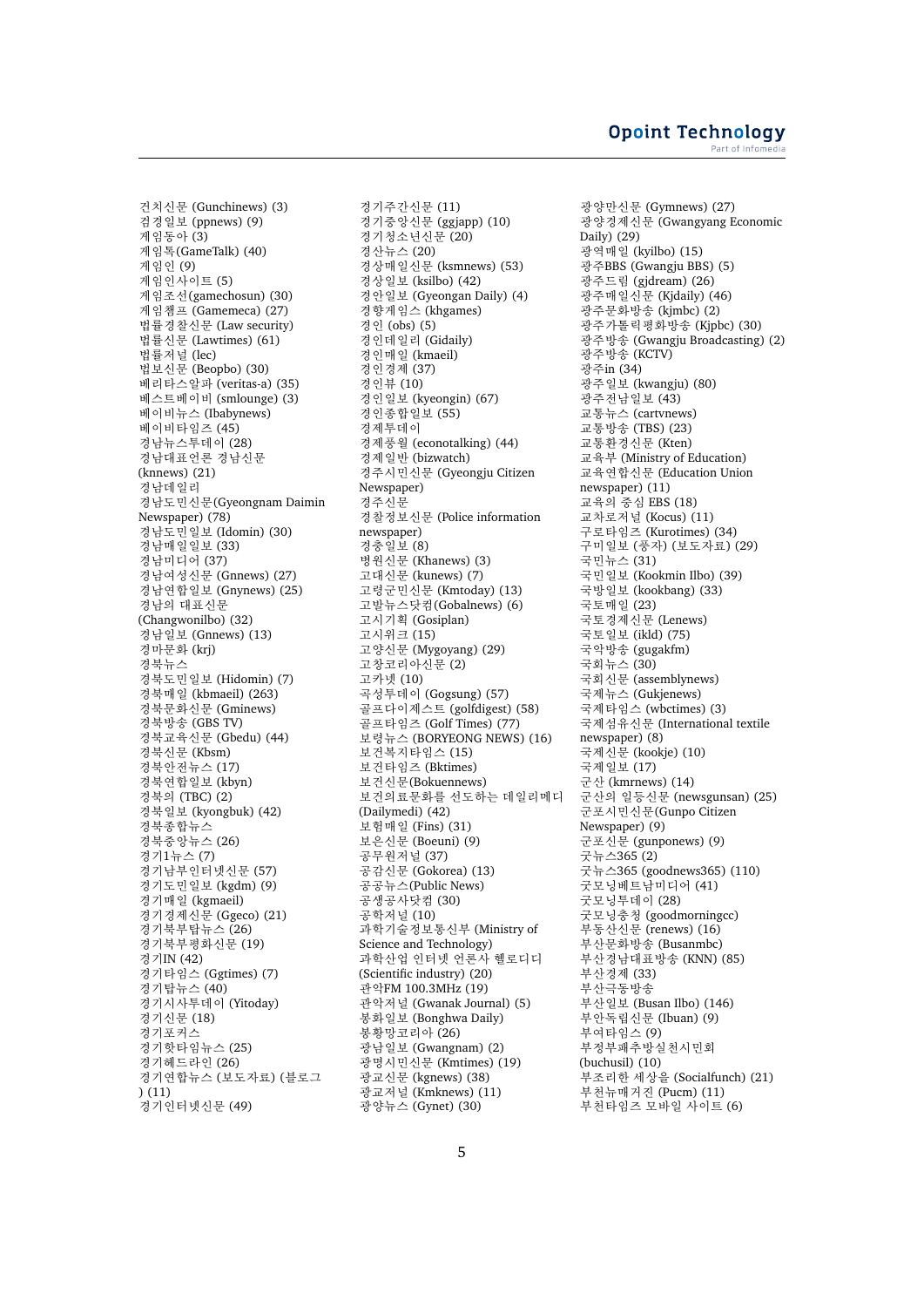부천포커스 (efocus) (19) 북경기신문 (Bkknews) 북한네트 (North Net) (89) 분당신문 (20) 분당판교뉴스 (Sbpnews) (9) 불교공뉴스 (bzeronews) (66) 불교신문 (Ibulgyo) (9) 불교포커스 불교저널 (buddhismjournal) (37) 불교중심 불교닷컴(Buddhism) (11) 귀금속경제신문사 (Diamonds) (2) 뷰티경제 (Beauty Economy) (31) 뷰티트래블뉴스 (64) 뷰티신문 수 (Beauty newspaper) (10) 뷰티이닛 뷰어스 (보도자료) (15) 글로(E2news) 글로벌뉴스통신GNA (7) 글로벌금융신문 (7) 글로벌신문 (58) 글로벌오토뉴스 (Global Auto News) (10) 글로벌이코노믹 (65) 금강뉴스 (kknews) 금강일보 (Ggilbo) (62) 금산소식 (20) 금융경제신문 (Fetimes) (15) 급식뉴스 (Newsfs) (7) 브레인미디어 (brainmedia) 긍정의 뉴스 (Positive news) 블로터 (Bloter) (39) 블록미디어 (15) 블록체인투데이 (20) 블루투데이 (2) 기독교한국신문 (cknews) (12) 기독교헤럴드 기독신문 (Kidok) (44) 기독일보 (christiandaily) (21) 기백이의 맥가이버 (Macguyver) 기계설비신문 (36) 기계신문 (9) 기업나라 (Nara) 기업경제신문 (Yhenews) (29) 기호일보 (kihoilbo) (3) 김포신문 (Kimpo Newspaper) 김포저널 (gimpojn) 김해뉴스 (Gimhaenews) 김제시민의신문 (Gjtimes) (10) 김천시민뉴스 김천신문 (Kimcheon) 비마이너(Non-minor) 비아이뉴스 (풍자) (보도자료) (블로<br>그) 비하인드 (11) 비욘드포스트 (8) 비전21뉴스 (47) 비주얼다이브(Visual dive) (6) 비즈니스리포트 (23) 비즈니스포스트 (businesspost) (6) 비즈트리뷴 (Biztribune) (6) 비즈한국(Biz Korea) (4) 비즈엔터 (12)

비즈엠 (76) 빅데이터뉴스 (27) 빅터뉴스 (36) 빌리어즈(Billiards) (20) 빛가람뉴스 (61) Fair News (45) Fascinate\_s Fashion Biz (26) Fashion Chosun.com (8) Fashion Network KR Fashionferrys Fashiongio (9) FEBC 극동방송 (FEBC Far East Broadcasting) Feed Lot Magazine Fetv (38) Feuerwehr (2) Fi (67) Fintechpost (7) FMTV (7) Fn eye focus (7) Food N' Me (10) FourFourTwo (7) FPN - 소방방재신문 (41) Frenchpopp Fromhaen Fs951230 Game Focus (23) Game Shot (6) Gardenofpenguin Gayoon0823 GBC미주복음방송 (American Gospel Broadcasting) GBN 경북방송 gbprimenews.com (20) GBS방송 **GCN** Geconomy (42) Gentle Uzine Getnews (55) G밸리뉴스 (9) GG Game (6) Ghdfus09 Ghkdalgp1232 Ghyojung95 Gigglehd (5) Gk4216 Global Asia (2) Global Economic News (125) Global Makers (글로벌메이커스) (6) GNB온세계방송 (16) Gndesigner13 Golf For Women (8) Goodnews1 (9) GQ.com Korea (6) Gracek1005 Greendaily (15) Greenpeace (23) Gyerimong2 Gyunggijh (5) Gyu\_ri96 H21 (12)

h2news.kr (16) Haeonon00 Hahaha1504 Hanbitnuri Hani (67) Hankook Tire Global (2) Hankooki (3) Hankyung (69) Hanstar\_94 Hanyu313 Happening101 Happy.designhouse.co..kr **HCN** Headline News (14) Heatpumpac Heeapark17 Hella<sub>1989</sub> Heraldcorp Hhayomi Hich<sub>1229</sub> Hjji0144 HKBnews (16) Hoho9294 HorseBiz 말산업저널 (10) Hoyanim2 HR Insight http://u-mer.com Huhdong523 Huijunlove Hungryapp.co..kr HUVIS (2) Hwanghwoo Hwhj0604 Hyejeong0724 Hyelim817 Hyosung Hyundorina Hyunwoo4444 IANews (2) IChannela (2) iconCar - 라이드매거진 (20) Igmsm (46) i주간영덕 (Ydnews) Ildaro.com Ilganjeju.com (27) Imbc (4) iMBC 연예 (6) Imliz99 imnews.imbc.com (16) inews24.com (17) Insight (77) Insight Korea (8) Inven (21) Investing.com South Korea (20) IPN 뉴스 (ipnews) (15) Irac Isapress (12) IT News (13) IT동아 (It Donga) (4) IT비즈뉴스 (IT Biz News) (21) IT조선 (IT Shipbuilding) (11) ITWorld Korea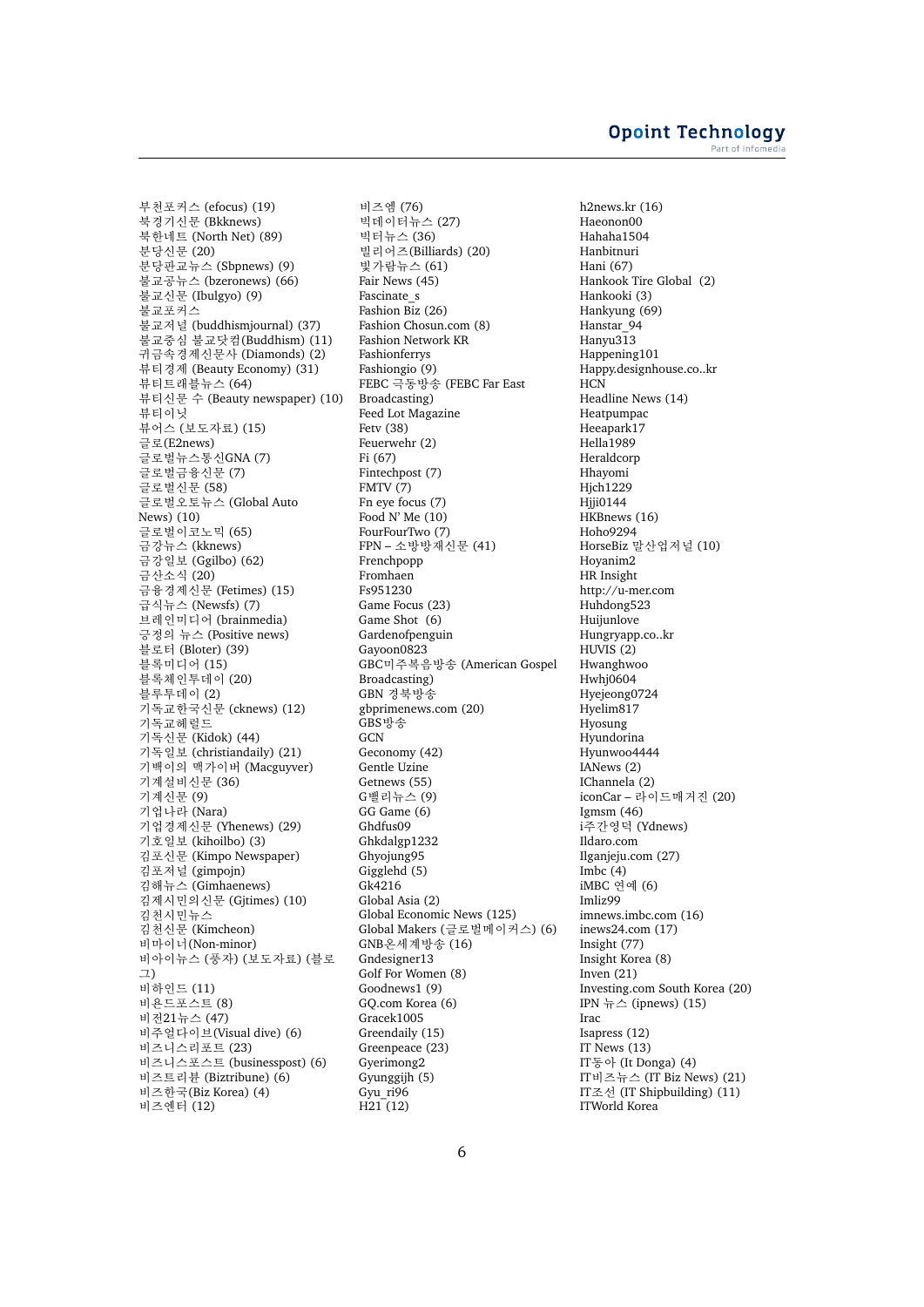Ize Magazine 퀸 매거진 (Queen magazine) (9) 크리스차트리뷰 (Kctn) (10) 크리스챤연합신문-컵뉴스 (Cup News) (27) 크리스천투데이 (christiantoday) (75) 클래시안 (14) 사람냄새나는 (Notegear) (2) 사건의내막 (The lining of the event) (12) 사회안전신문 (safenews) (10) 사이드뷰 이터넷신문사 (21) 사이언스모니터 사이언스타임즈 (Sciencetimes) (38) 사이언스엠디뉴스 (sciencemd) (39) 사천신문 (4000news) 산림신문 (60) 산경일보 (sankyungilbo) (10) 산업 기술 (Hellot) (45) 산업방송 (chi) (3) 산업일보(kidd) (18) 산업직무신문 산재노동자협의회 (sanjae.Jinbo) (2) 삼척동해조은뉴스 (sdgoodnews) 타임즈코어 (Timescore) (2) 새백제일보 (32) 새거제신문 (saegeoje) 새김천신문 (11) 탐사특종보도를 (sisakoreanews) 탐사취재보도 (Ejanews) (38) 탑기어 (Top Gear Korea) (4) 태안신문사 (taeannews) 택스워치 (6) 서남투데이 (34) 서대문구 대표신문 서대문사람들 (Esdmnew) (50) 서대문신문 (sdmsinmun) (10) 서경일보 (sgilbo) (13) 서귀포신문 (Seogwipo) (92) 서산타임즈 (Seosantimes) (44) 서프라이즈뉴스 (41) 서울뉴스통신 (Seoul News Communication) 서울대저널 (Seoul National University Journal) (10) 서울동부신문 (dongbunews) (29) 서울경제TV SEN (9) 서울시정일보 (msnews) (20) 서울신문 (보도자료) (블로그) (8) 서울신문STV (Seoul Newspaper STV) 서울포커스신문 (26) 서울와이어(Seoul Wire) (61) 서울일보 (seoulilbo) 서초신문 (seochonews) (11) 선데이뉴스 (sundaynews) (7) 선데이뉴스신문 (Sunday News Newspaper) (2) 선데이타임즈 (11) 선경일보 (Sktimes) (5) 설악신문 (Sorak News) (14) 성남신문 (snbnews) (9) 성남의 (abn) (8)

성대신문 (Skkuw) (49) 성광일보 (sgilbo) (19) 성주신문 (seongjuro) (7) 세계로컬신문 (56) 세계비즈 (34) 세계파이낸스(World finance) (39) 세계여행신문 (World Travel News) (29) 세계환경신문 (37) 세계일보모바일 (31) 세아향 (Seah incense) 세이프타임즈(Safe Times) (10) 세정신문(Washing newspaper) (8) 세정일보 (35) 세종매일 (Ygnews) (7) 세종방송 (Sejongtv) (15) 세종경제신문 (19) 세종타임즈 (9) 세종포스트(sjpost) (17) 세종의소리 (12) 세종인뉴스 (21) 세종충청뉴스 (24) 세종TV (Sejongmedia) (8) 셀프뷰티 테니스피플(Tennis People) 테니스코리아 (tennis) 소비자를 위한 신문 (Consumertimes) 소비자경제신문 (Dailycnc) (7) 소비자고발뉴스 (Consumer complaint news) (12) 소비자고발센터 (Gosogobal) 소비자불만119신문 (Consumer Complaints 119 Newspapers) (24) 소비자평가 (21) 소비자TV (Consumer TV) 속보이는 연예뉴스 (fnnews) (12) 토요경제 (Sateconomy) 송파신문 (Songpa News) (11) 톱데일리(Top Daily) (107) 톱클래스 (TopClass) (6) 통신일보 (26) 통합뉴스 (3) 통영신문 (25) 통일뉴스 (23) 통일경제뉴스 (30) 통일신문(Unification Newspaper) (10) 수도권일보 (sudokwon) 수사일보 (44) 수산신문 (Susan Newspaper) (6) 수워시민신문 (urisuwon) (5) 수워화성신문 수원인터넷뉴스 (8) 수원일보 (suwon) (5) 숙박매거진 (29) 투데이리뷰 (todayreview) (15) 투데이경제 (Today's Economy) (36) 투데이광주 (todaygwangju) (20) 투데이신문 (Ntoday) (24) 투데이안 (45) 투데이에너지 (15) 투데이코리아 (25)

투비스 쉬퍼스저널 (shippersjournal) 스마트경제 (41) 스마트시티투데이 (8) 스마트PC사랑 (ilovepc) 스타 & 스타일 매거진 (Star & Style Magazine) (4) 스타뉴스 (starnewsk) (7) 스타데일리뉴스 (Star Daily News) 스타트업4 (32) 스타패션 (16) 스타인뉴스 (16) 스타일러 주부생활 (stylermag) (7) 스타일쉐어 스타저널 (Star Journal) (12) 스트레이트뉴스 스틸데일리 – STEELDAILY (7) 스틸애메탈뉴스(Steel and Metal News) (249) 스포츠 (mk) (7) 스포츠니어스 (12) 스포츠타임스(Sports Times) 스포츠투데이(Sports Today) 스포츠월드 (Sportsworldi) (26) 스포츠조선(Sports Chosun) (13) 스포츠Q(큐)(Sports Q) (22) 스포츠W (21) 스카이데일리 v2(Skyedaily) (45) 슬로우뉴스(Slownews.kr) (11) 트래블바이크뉴스(Travel Bike News) (50) 트래비 (Travie) (13) 특급뉴스 (23) 특수경찰신문 (sponews) 특허뉴스 (6) 시니어들의 (seniortimes) 시니어매일 (5) 시대일보 (sidaeilbo) 시민광장 (Usimin.co..kr) (6) 시민사회신문 (Ingopress) (35) 시민신문 (Mokposm) 시민옥부즈맨공동체 (Citizen Ombudsman Community) 시민의소리 (siminsori) (30) 시민의소리신문 시사 한겨레 (Sisahan) (2) 시사21 (sctoday) 시사뉴스 (sisa-news) (21) 시사뉴스24 (22) 시사뉴스타임 (sisanewstime) (32) 시사뉴스피플 (Current Affairs News People) (21) 시사매거진 (sisamagazine) (114) 시사매일 (41) 시사미래신문 (16) 시사경제신문 (23) 시사IN (sisainlive) (6) 시사토픽뉴스 (42) 시사통신(Sisats) (132) 시사투데이 (sisatoday) (10) 시사신문 (sisasinmun) 시사포커스 (Sisafocus) (22)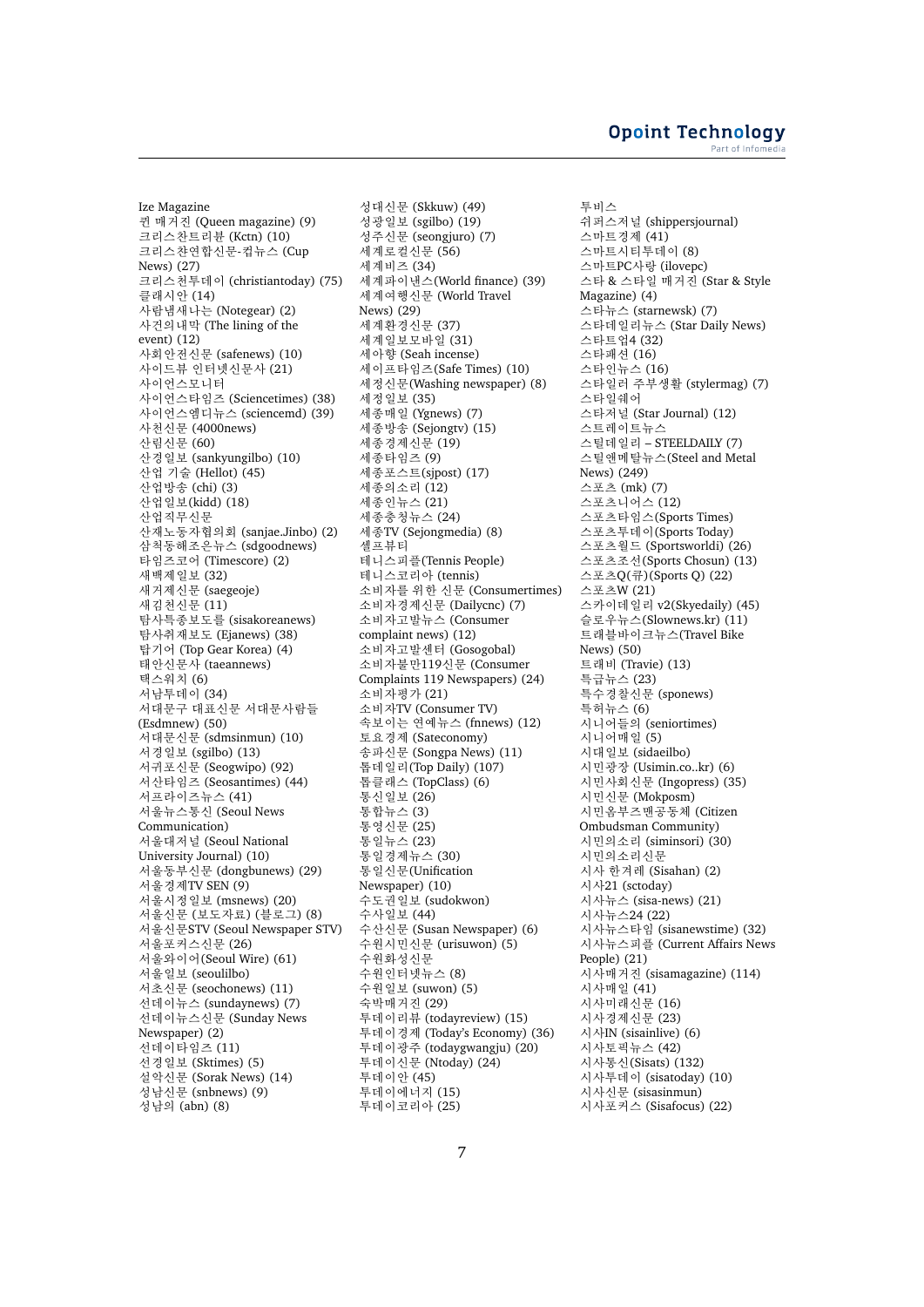시사플러스 (Sisaplusnews) (23) 시사한국 (sisahankook) 시사위크(Sisaweek) 시사저널(Sisa Journal) (2) 시사저널e(Sisa Journal e) (17) 시사종합신문 (66) 시사주간 (Current Week) (58) 시사줌뉴스 (6) 시사캐스트 (31) 시사코리아에 오시걸 환영합니다. (Sisakorea) (2) 시사ON (Preview ON) 시선뉴스 (SISUN news) (37) 시티저널 (gocj) (13) 시흥자치신문 (jachinews) 시인뉴스 (24) 시작페이지로 (kstars) (7) 시장경제 정론지 미디어펚 (Mediapen) (29) 식품외식경제 (Foodbank) 식품음료신문 (thinkfood) 식품저널 인터넷식품신문 (Foodnews) (28) 식약신문 (Fmnews) 식약일보 (51) ...<br>신동아 (5) 시무고 (6) 시개념환경신문 " 에코저널" (Ecojournal) (18) 신세계뉴스통신 (Xinsegaenews) (26) 신소재경제 (New Material Economy) (21) 신아일보 (shinailbo) (54) 티브이데일리 (11) 싱글리스트 (Slist) (66) 팁팁뉴스 (Tiptipnews) 파우더룸(Powder Room) 파워뉴스 보도자료 파이내셜뉴스(Financial News) (62) 파이낸셜데일리 (Fdaily) (17) 파이내셜리더스 (보도자료) 파이낸셜리뷰 (54) 파이내셜경제 (26) 파이낸셜투데이 (Ftoday) (45) 파이낸스투데이(Fntoday) (24) 파이에듀뉴스 파인뉴스 (8) 팍스뉴스 (16) 팔당유역신문 (hanaronews) (8) 팜뉴스 (PharmNews) 팜앤마켓매거진(Palm & Market Magazine) (44) 팝콘뉴스 (popcornnews) (9) 패션서울 (5) 패션엔(Fashionn.com) (39) 팩트뉴스 (8) 팩트TV (Fact TV) 팸타임스(PAM Times) (6) 썬 뉴 스 페이퍼뉴스 (14) 펜타프레스 (pentapress) (8) 펫아시아뉴스 (14)

평택방송 (Pyeongtaek broadcasting) (2) 평택시민신문 (Pttimes) (19) 평화뉴스(Peace News) (9) 포모스(Fomos.kr) (40) 포쓰저널 포항 (MBC) (6) 포항 KBS (Pohang KBS) 포항통 (43) 포커스경제 (22) 폴리뉴스(Polynews) (18) 폴리스TV (34) 푸드경제신문 organiclife 푸드테크타임즈 푸른방송 (Blue broadcast) 풋볼리스트(Football List) (2) 프레스맨 (9) 프레스티지고릴라 (2) 프레시안 (Pressian) (22) 플래텀(Platum) (13) 씨네21 (21) 씨넷코리아 (CNET Korea) (37) 피디언 피플투데이 (People Today) (7) 핀테크경제신문 (20) 핀포인트뉴스(Pinpoint News) (8) 아산뉴스 (47) 아산데스크 (40) 아세안익스프레스 (56) 아투TV (Artu TV) 아시아뉴스통신(Anewsa) (46) 아시아타임즈 (Asia Times) (20) 아파트관리신문 (aptn) (32) 아웃도어뉴스(Outdoornews) (16) 아웃소싱타임스(Outsourcing Times) (27) 아이경북뉴스 (Kyeongbuk News) (9) 아이티비즈 (Haiti Beads) (56) 아이팜뉴스(IFarm News) 아이씨엔 매거진 (Icnweb) (14) 아찌넷 (Achinet) (6) 안사모 (Ahnsamo) (3) 안산방송 (Ansan Broadcasting) (8) 안성뉴스24 (Ansung News 2) (27) 안양광역신문 (Anyangnews) (16) 안전신문 (safetynews) (8) 알렛츠 ALLETS (6) 알티케이뉴스 (9) 하나로신문 (6) 하비엔 (30) 하퍼스 바자 코리아 (6) 하우징헤럴드 (48) 하이닥 (Hidoc) (4) 하이테크정보 (Hitech) (2) 하입비스트 (13) 학부모뉴스24 학회전문신문메디컬월드뉴스 (Medicalworldnews) (51) 한남일보 (Hannamilbo) (13) 한라일보 (ihalla) (8) 한밭일보 보도자료(Hanbat Daily Mobile) (14)

한국농어민신문 (Agrinet) 한국농어촌방송( Korea Rural Community Broadcasting) (48) 한국농업신문(Newsfarm) (4) 한국농자재신문 (newsam) (19) 한국농정신문(Ikpnews) (5) 한국농촌경제신문(Korea Rural Economic Daily) (32) 한국뉴스통신 (32) 한국뉴스투데이 (koreanewstoday) (46) 하국뉴스연합 (16) 한국대학신문 (news-unn) (78) 한국도자기 (Hankook2) 한국면세뉴스 (10) 한국목재신문 (Korea Wood Newspaper) (21) 한국미디어뉴스통신(Korea Media News) (33) 한국가스신문 (Gasnews) 한국강사신문(Korean lecturer newspaper) (20) 한국방송뉴스 (22) 한국방송기술인연합회 (Kobeta) (2) 한국건설신문 (2) 한국보험시문 (insnews) 한국공보뉴스 (kpnnews) (246) 하국관광신문 (Korea Tourism News) —<br>한국교육신문 (hangyo) (31) 한국글로벌뉴스 (18) 한국기독공보(Korean Christian Bulletin) (7) 한국기독신문 (kcnp) (28) 한국기업저널 한국기자협회 (Journalist) (7) 한국비정규노동센터 (Workingvoice) (11) 한국사회복지저널 (7) 한국타임즈 (hktimes) (16) 한국태권도신문 (20) 한국생활체육뉴스 (25) 한국성결신문 (Kehcnews) (28) 한국소비자연맹 (Korea Consumer Federation) 한국수산신문사 (susantimes) (2) 한국투데이 (Korea Today) (13) 한국스포츠경제(Korea Sports Economy) (2) 한국스포츠통신 (23) .<br>한국시사경제 (25) 한국식품의약신문 (9) 한국안경신문 (Korea Optical News) (24) 한국안전방송 (12) 한국어 (rfa) (11) 한국에너지 (Koenergy) (4) 하국여성신문 (Korean women's newspaper) (5) 한국여성연합신문 보도자료 ㅎ<br>한국연구재단 (Korea Research Foundation) 한국연예스포츠신문 (6)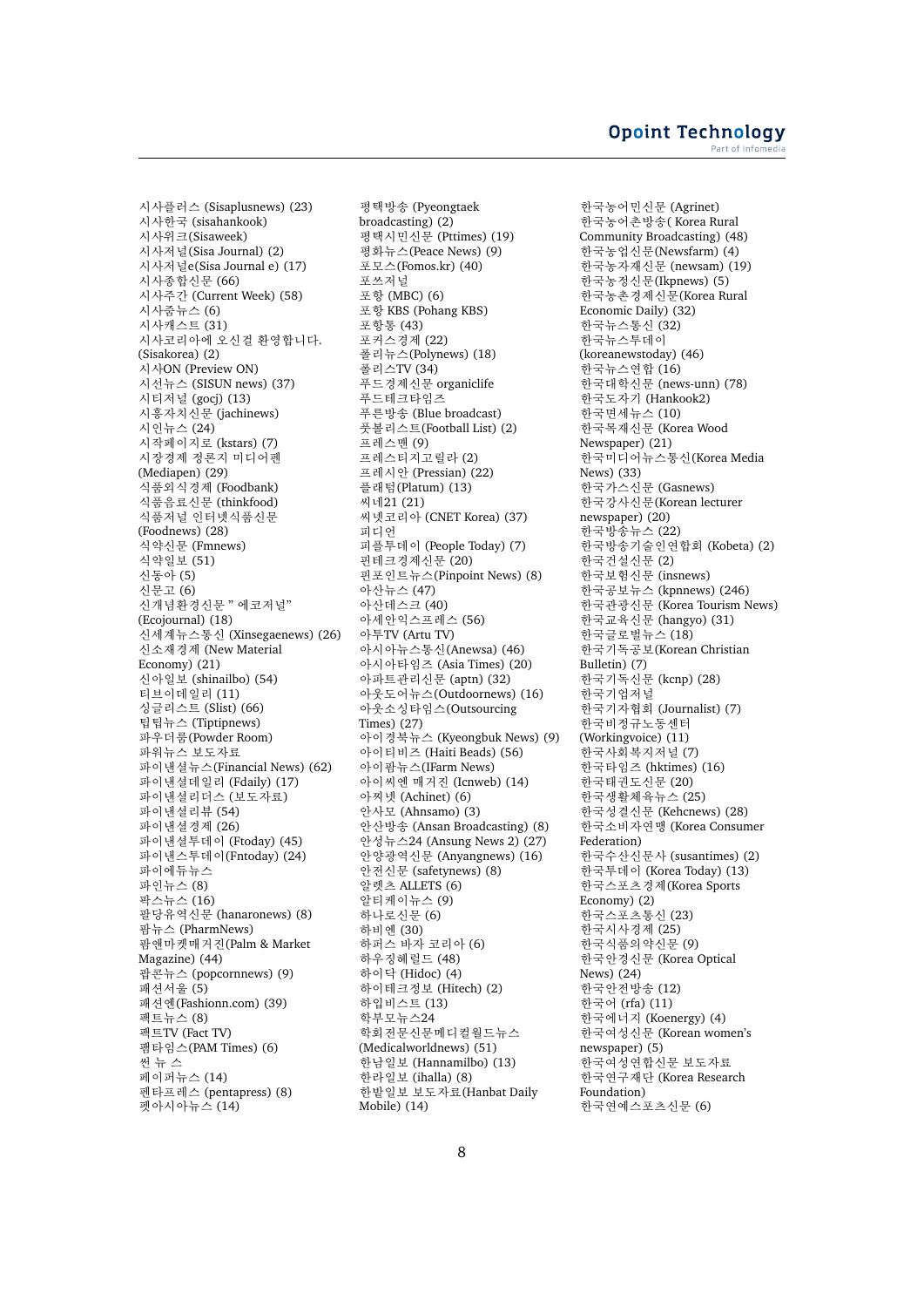한국영농신문(Korea Farming Newspaper) (39) 한국원자력신문 (knpnews) (23) 한국의 대표뉴스 (Mbstv) (35) 한국의약통신 (Kmpnews) (34) 한국인권신문 (committee) 한국일간부동산신문 (6) 한국일보 (Hankookilbo) (50) 한국전력공사 블로그 (Kepco) 한국전력신문 (Epnews) (14) 한국정경신문(kcsnews) 한국정책신문(Kpinews) (4) 한국조경신문 (latimes) 한국주택경제신문 (33) 한국증권신문 보도자료 한국지방자치일보 (28) 한국축구신문: 국내유일의 축구 신무 (Korean soccer newspaper) (21) 한국LED산업신문 (38) 한산신문 (Hansannews) (16) 하양일보 (6) 한의신문(Korean newspaper) (30) 한인일보 (Haninnews) (13) **애플경제 (35)** 함께만드는기쁨SBS (3) 함께걸음 (Walk together) (5) 함평군민신문 (Hppnews) (2) 함평신문 (Hpnews) (7) 앱스토리 (Appstory) 앱스토리 매거진 (Appstory) (8) 해남군민신문 보도자료 해남신문 (Hnews) (12) 해사신문 (Haesanews) (20) 해외 네티즌 반응 (Foreign netizen reaction) (30) .<br>핸드메이커 (23) 약국신문 (Pharm21) (24) 약사공론: Kpanews Online (2) 약업닷컴 (yakup) (10) 해복드림 양산시민신문 (ysnews) (14) 양산신문 (Yangsanilbo) 양평시민의소리 (The voice of Yangpyeong citizens) (7) 어니스트뉴스 (Honest News) 어패럴뉴스 (Appnews) 어업in수산 (Fishery in fishery) 언더케이지 (UNDERkg) 얼리어답터 (7) 업다운뉴스(Up Down News) (11) 에너지 리더의 (oilandgas) 에너지데일리 (Energydaily) 에너지경제신문 (Energy economy papers) (84) 에듀뉴스 (Edu News) 에듀인뉴스 (66) 에듀진 (57) 에버뉴스 (evernews) (28) 에보코리아 (Evo Korea) 에큐메니안 (14) 에이블뉴스 (ablenews) (14) 에이타임즈 (A Times) (22)

에이티엔뉴스 (17) 에이앤피 타임즈 (10) 에이원뉴스 (2) 에코뉴스 (Eco news) (26) 에코타임스 (ecotiger) (20) 에콜 러 오버 (Ecolover) (3) 엑스포츠 뉴스 (xportsnews) (26) 엔디엔뉴스 (NDNnews) (29) 엔터미디어(entermedia) (14) 엔지니어링데일리 (Engdaily) (22) 엠뉴스(Cmni) 엠데일리 (16) 엠디포스트(Mdpost) (29) 엠디저널 (IMD Journal) (41) 엠엠재즈: MM JAZZ 헤드라인제주(Headline Jeju) (45) 헤럴드경제 (67) 헤모필리아 라이프(Hemophilia Life) (37) 여성농업인신문 (88) 여성경제신문 (18) 여성소비자신문(Wsobi) (27) 여성신문 모바일 (Women News) (34) 여성조선(Women's shipbuilding) (8) 여성종합뉴스 (Women's General News) (9) 여수신문 (yeosunews) (23) 헬스미디어 (healthmedia) (28) 헬스경향(K-health) (31) 헬스포커스뉴스(Health Focus News) (8) 헬스애마켓(Health & Market) (9) 헬스오(Healtho) (6) 헬스인뉴스 (10) 헬스코리아뉴스(Health Korea News) (7) 여행스케치 (55) 여행신문 (Traveltimes) (43) 여행정보신문 (Travel News) (24) 여워뉴스 여주신문 (yeojunews) (6) 역사는 드라마다 (Jcntv) 연변라지오TV넷 (Iybtv) (25) 연세춘추 (Chunchu) (11) 연수신문 (yeonsu) (5) 연합뉴스TV(Yonhapnewstv) (11) 연합마이더스 (Federated Midas) (21) 여 한 경 제TV (38) 연합시민의소리 (5) 연합인포맥스 (Infomax) (11) 영남신문 (15) 영등포방송 (9) 영광21 (yg21) (8) 영광군민신문 (Ygweekly) (22) 영암우리신문 보도자료 (6) 영월신문 (Youngwol Newspaper) 영천투데이 (Yctoday) (65) 현대 HCN 충북방송 (Doc) (6) 현대 HCN 충북방송 (Hyundai HCN Chungbuk Broadcasting) 현대 HCN 충북방송 (KCB) (2)

현대경제신문 (Hyundai Economic Daily) 현대불교(Hyundai Buddhism) 현대HCN 뉴스 (Hyundai HCN News) (8) 현대해양 (53) 현대일보 지역정보 행사정보 (Hyundaiilbo) (35) 현대중공업 (Hyundai Heavy Machinary) 현대축산뉴스(Modern Livestock News) (20) 현장뉴스 (61) 예스헬스(Health) (3) 예천뉴스 (Ycn24) (37) 예천신문 (ycnews) (23) 예천인터넷방송 (iyctv) (11) 예천저널 보도자료 (6) 오늘뉴스 (22) 오늘보다 (18) 오늘을 (econoi) (27) 오늘의 만나 (Mokpo) (3) 오니바 (5) 오마이건설뉴스 (ohmycon) (38) 오산인터넷뉴스 (40) 오토다이어리 (6) 오토모빌썬 (24) 오토모티브 일렉트로닉스 매거진 (Automotive Electronics Magazine) (8) 오토뷰 (Auto View) (22) 오토타임즈(Auto Times) (43) 오토포스트 (13) 오토헤럴드 (Auto Herald) (9) 오토카코리아 (i Autocar) (11) 오신것을 환영합니다 (Kpdanews) (11) 오피니언뉴스 (Opinion News) 옥 천 신 문 (10) 온주신문 (Wenzhou Newspaper) (14) 호남타임즈 (Honam Times) 호남저널 (shinannews) (12) 호텔앤레스토랑 (6) 와이뉴스 (11) 와이즈경제뉴스 (12) 완도군민신문 (18) **완주시**문 (9) 완주전주신문 (Wjgm) 홍성군청(Hongseong) ㅎㅎㅎㅎㅎ<del>.</del><br>홍성시문 (hsnews) (7) 홍주일보(Hjn24) (42) 홍차의 홈 홍콩수요저널 (Wednesdayjournal) (5) .<br>화성인터넷신문 (10) 화순매일신문 (11) 화순군민신문 (hwasunnews) (22) 화학경제연구원 (CMRI) (7) 화이트페이퍼 (White paper) 화장품신문 (beautynury) (2) 환경방송 (Ecobs) 환경법률신문 (ecolaw) (21)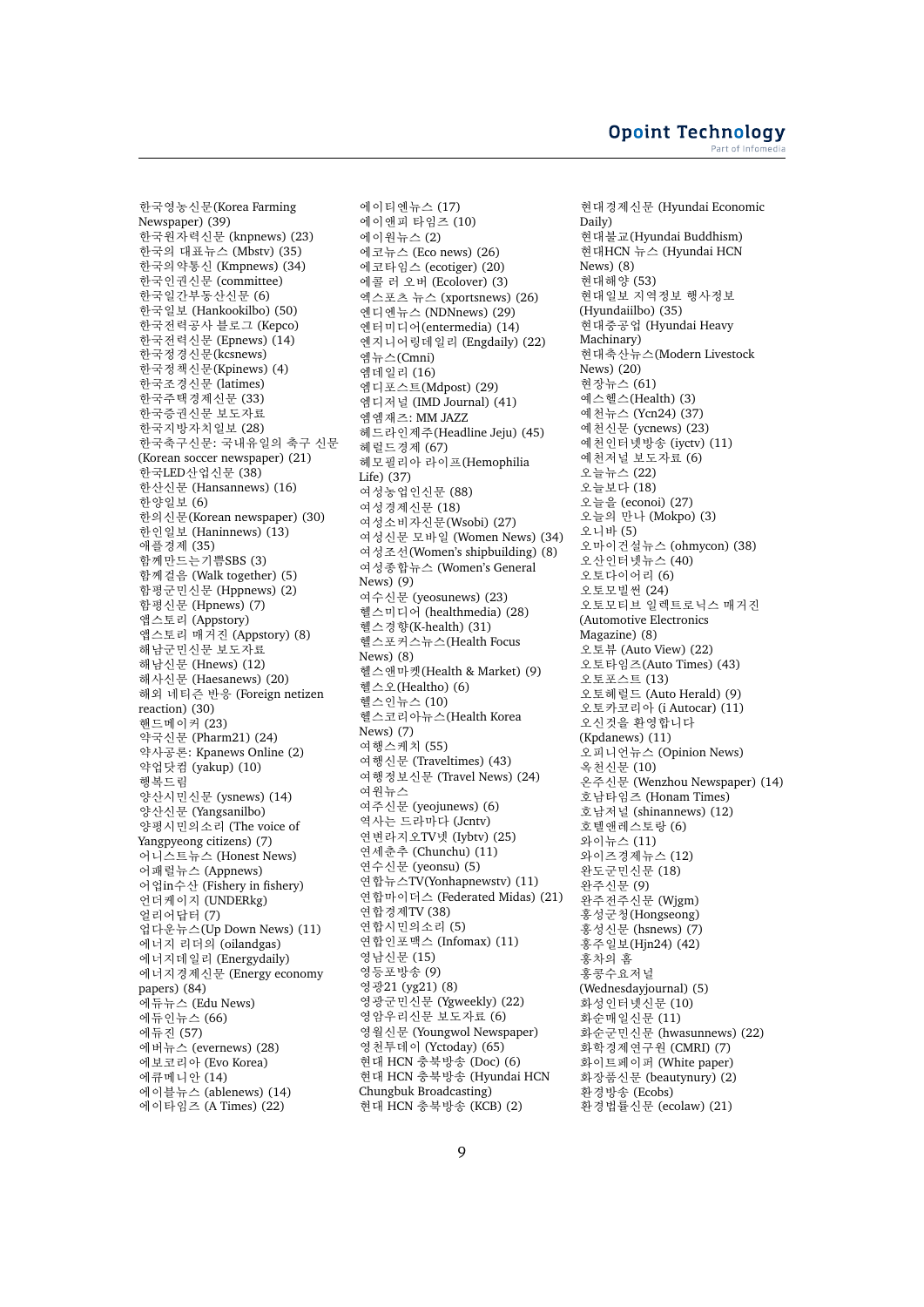환경경찰뉴스 (66) 환경공업신문 (Environment Industry Newspaper) 환경과조경(Environment and Landscape) (27) 환경스포츠신문 (Envsports) (24) 환경포커스 (36) 환경정의 (eco) 환경TV (Greenpostkorea) (9) 용인뉴스 (yongin news) (31) 용인시민신문 (yongin21) (45) 용인신문 (yonginilbo) (11) 우리문화신문 (55) 우리방송뉴스 (Wooritvnews) (31) 우먼타임스 (15) 우먼커슈머 (35) 울산매일 (iusm) (7) 울산시민일보 (Uyn) (8) 울산신문 (ulsanpress) (73) 울산여성신문 (Uwnews) 울산저널 (Usjournal) (14) 울산종합일보(Ulsan Daily News) (23) 울산MBC (usmbc) 울진21 (12) 울진마당 (Ujmadang) (24) 울진타임즈 (Uljin Times) (2) 울진투데이 (7) 후생신보 (Whosaeng) (11) 워너비뉴스 (15) 워터저널 (waterjournal) (10) 원주투데이 (Wonju Today) (3) 원주신문 (iwjnews) (28) 월드경제신문 (iwet) (48) 월드투데이 (7) 월드스타 (8) 월드얀 (23) 월드코리안신문 (33) 월가 (VDCM) (5) 월간 디자인 (Mdesign) (11) 월간 해양한국 (Monthly Marine Korea) (9) 월간 전자과학 (Electronic Science) (8) 월간리치 (Monthly Rich) 월간금융계 (Fnnews21) (9) 월간사진 (Monthly photos) 월간산 (san.chosun) 월간파워코리아 (Monthly Power Korea) (23) 월간암 (癌) (Cancerline) (23) 월간중앙 월요신문(Wolyo Newspaper) (36) 웨딩21뉴스 (Wedding 21 News) (25) 웰니스투데이 (wellnesstoday) 웰니스앤컬처뉴스(Wellness & Culture News) 웰페어뉴스(WELFARE NEWS) (21) 위클리서울 (Weekly Seoul) (29) 위클리피플 (weeklypeople) 위클리오늘 (Weekly Today) (26)

위키리크스한국 (WikiLeaks Korea) (27) 유교신문(Confucian Newspaper) (6) 유통데일리 (Distribution Daily) (7) 유코리아뉴스 (Ukoreanews) (22) 휴먼에이드포스트 (13) 은평시민신문 (Epnews) (6) 음악교육신문 (Musiced) (5) 의대생신문 (e-mednews) (35) 의료계 정론 메디포뉴스 (Medifonews) (30) 의료일보 (Medical News) 의학신문 (bosa) (40) 의약뉴스(Newsmp) (8) 의협신문(Doctorsnews) (9) 의회신문 (icouncil) (4) 의정부뉴스 (ujbnews) (14) 희망방송 (Hmn) 희망과 (jibstv) 희망이없는 (Eduhope) (6) 이대학보 (ewha) (21) 이데일리TV (The Daily TV) (4) 이론경제 이머니뉴스 이것이 게임이다(This is a game) (16) 이글루스 > 밸리 (22) 이슈밸리 (56) 이슈투데이 (27) 이슈프레쉬 이슈엠 이슈와뉴스(Isnews) (39) 이슈인팩트 (50) 이트레블뉴스 (6) 이포커스 (26) 이에티뉴스 이엠디(Mdon) (44) 이은선 아로미은서미 (@aromieunsun) 이천저널 (2000n) (27) 이코노뉴스(Econonews) (57) 이코노미 타임즈 (17) 이코노미 조선(Economychosun) (9) 이코노미21 (Economy21) (7) 이코노믹포스트 (economicpost) (52) 이코리아 (6) 익산열린신문 (Iksanopennews) (43) 익스트림무비 (Extmovie) (10) 인더뉴스(iN THE NEWS) (37) 인더스트리뉴스 (8) 인크루트 (Incruit) (10) 인사이트 (26) 인터넷 보험신보 (Insweek) 인터넷뉴스 내포방송 (Newhongsung) (14) .<br>이터넷방송 21TV 인터넷방송국 파도TV (Padotv) 인터넷타임즈 (Internettimes) (7) 인터넷함양신문 (3) 인터풋볼(Inter Football) (9) 인쇄산업신문 (korpin) (27) 인스티즈(instiz) (2) 인팩트신문 (7)

인플루언서 검색(Influencer Search) 인천뉴스(Incheon News) (4) 이처게릴라뉴스 (14) 인천경제 (4) 인천일보 (incheonilbo) (13) 일렉트릭파워 (Electric Power) (9) 일간건설 보도자료 일 가 경 기 (72) 일간경인 (86) 일간투데이 (Dtoday) (10) -<br>익가스포츠 (24) 일가스포츠한국 일반경제신문 (27) <u>일</u>베저장소 (Ilbe) 일요서울 (Ilyoseoul) 일요시사 (ilyosisa) (42) 일요신문 (ilyo) (8) 일요주간 (ilyoweekly) (6) 일코노미뉴스 (59) 읽는 경제!, '현대경제' 자동차 매거진(RPM9.com) (30) 자동차 전문잡지 (Caraudio Mag) (12) 장성군민신문 (Jsnews) (11) 장업신문 (Jangup) (15)  $\overline{3}$ 흥타임스 (ihtimes) (7) 재한외국인방송 (kcn21) (12) 재외동포신문 (dongponews) (14) 저남도민일보사 (44) 전남매일[jndn.com] (84) 저남인터넷신문 (48) 전남일보 (jnilbo) (48) 전남제일신문 (jeilnews) (41) 전라도뉴스 (7) 전라일보 (Jeollailbo) (98) 전력경제신문 (Electric power economy newspaper) (23) 전력산업신문 (epitimes) 전민일보 (Jeonmin) 전국매일신문 (Jeonmae) (14) 전국경찰뉴스 (4) 전국불안정노동철폐연대 (workright) (3) 전북교휵신문 (jben) 전북투데이 (55) 전북포스트 보도자료 고<br>전북연합신문 (Jbyonhap) (38) 전북일보 (jjan) (44) .<br>전북중앙신문 (Jin) (7) 는 7.5 s 등 는 (J,L) (),<br>전기공업신문 (Elenews) (11) 전기신문 (Electimes) (54) 전기저널 (7) 전파신문 (17) 전업농신문 (palnews) (26) 전원주택이 (Power house) (6) 전주일보 (Jjilbo) (40) 전체기사 (The-News) 젊은신문 (k1ilbo) (64) 점프볼 (11) ,<br>정남진 장흥신문 (58) 정도일보 (17) 정론직필 (mooyenews)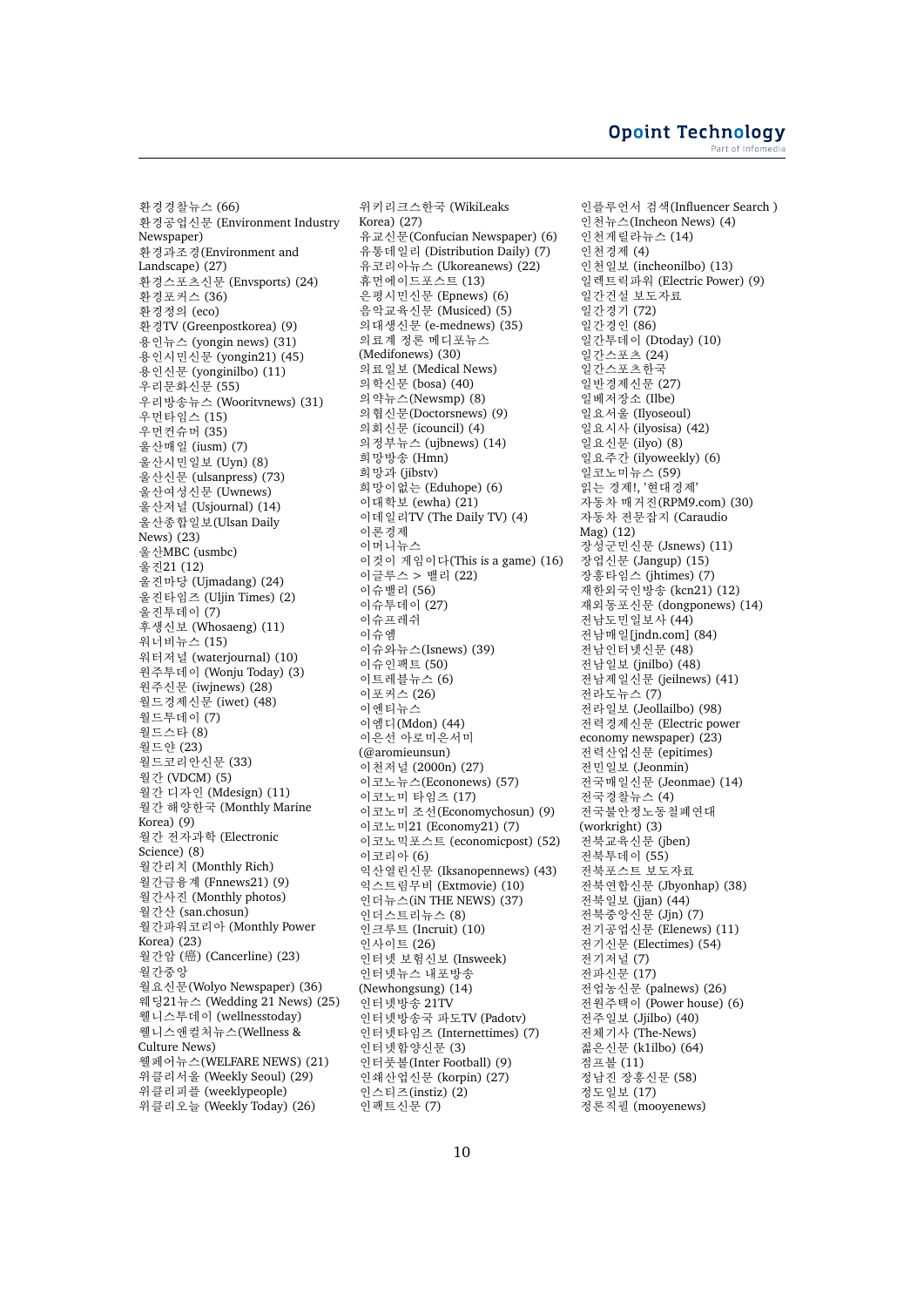정경뉴스 (mjknews) (27) 정보공유연대 IPLeft (15) 정보통신신문 (Koit) (17) <sup>ᄌ</sup>ᅥᆼ관타임스Live (TimesLive) 정신의학신문-의사들 (Psychiatricnews) (42) 정읍투데이 보도자료 (6) 정직한 뉴스! 정확한 정보! 도시재생 신문 (Honest news! Accurate information! Urban renewal newspaper) 정책브리핑 (Korea) (46) 정책평가신문 (People21) (15) 제니스글로벌뉴스 (zenithnews) (5) 제니파크 (Jenny Park) (16) 제민일보 (jemin) (36) 제이누리 모바일 사이트 제주뉴스 (jejunews) (9) 제주도민일보 (jejudomin) (29) 제주레저시문 (Leisuretimes) (9) 제주매일 (Jejumaeil) (7) 제주교통복지신문 (10) 제주시대 보도자료 제주의소리 (jejusori) 제주일보 (jejuilbo) (21) 제주저널 (samdanews) (3) 조세금융신문(Josse Financial Newspaper) (53) 조이뉴스24 (14) 종교신문 (Jknews) (26) 종합뉴스채널 (19) 주니어 헤럴드 (Juniorherald) (2) 주간 동남부 주간 영동신문 (yd news) (2) 주간동아 (10) 주간무역(Weekly trade) (7) 주간한국(Weekly Korea) (9) 주간현대com (Hyundaenews) (26) 주거환경신문 (Rcnews) (8) 주권방송 (615tv) (4) 주요뉴스 Auto Daum (5) 중대신문 (News.cauon) (27) 중도일보 (joongdo) (46) 충국뉴스 대기원시보 한국판 (Eochtimes) (25) 중국동포신문 (dongponews) (22) 중부뉴스 중부뉴스통신 (8) 중부매일 (Jbnews) (2) 중부일보 (joongboo) (14) 중기이코노미(junggi) (68) 중소기업신문(Smedaily) (10) 중앙뉴스미디어 (65) 중앙뉴스타임스 (44) 중앙매일 (Jamill) (9) 중앙시사매거진 (14) 중앙폴리스뉴스 (japolicenews) 중앙일보헬스미디어 (jhealthmedia) 중앙SUNDAY (16) 증권일보 (28) 지뉴스데일리 (Gnewsdaily) 지데일리 (8)

지피코리아 Car & Motorsports 지역내일 (Localnaeil) (7) 진도투데이 (Jindotoday) (23) 진안신문 (Janews) 지처타임즈 보도자료 참여연대 (People Power21) (30) 참여와혁신(Participation and Innovation) (9) 창업일보 (풍자) (보도자료) (블로그 ) (16) 창원KBS 천안아산신문 (29) 첨단넷 (9) 청년의사 (A Young Doctor) (33) 청년일보 (35) 。<br>청송인터넷방송 (Telecentration) 청주불교방송 (Cheongju Buddhist broadcast) (2) 초이스경제 (choicenews) (20) 축산경제신문 (Livestock Economy Newspaper) (38) 축산신문 (chuksan news) (35) 축제뉴스 (7) 춘천불교방송 (Chuncheon Buddhist broadcasting) 충남.넷(Chungnam) (24) 충남도민일보(Cinpnews) (2) 충남신문 (Ccsimin) (168) 。<br>충북뉴스 (43) 충북과 나의 연결고리 '충북일보' (inews365) (8) 충북인뉴스(Chungbuk News) (11) 충청24시뉴스 (8) **충청뉴스라**인 (23) 충청데일리 (ccdaily) (9) 충청매일 (ccdn) (9) 충청게릴라뉴스 (2) 충청타임즈 (cctimes) 충청투데이 (cctoday) (47) 충청향우회 중앙회(Chungcheong Province) 충청헤럴드 (27) 충청인의 새아침, 충청신문 (Dailycc) (9) 충청TV (chungcheongtv) (78) 치과신문 (dentalnews) (43) 치학신문 (chihak)  $(11)$ 친구 (Tjmbc) (3) 칠성고라이프 (9) 카라이프 (3) 카고뉴스 (cargonews) (8) 카이스트신문 (times.kaist) (8) 카카오 (Kakaocorp) 칸 (30) .<br>캐나다 한국일보 (31) 캐드앤그래픽스 (CAD and Graphics) (6) 컨슈머포스트 (Consumer Post) (20) 컨슈머치 컬처타임즈 (36) 컴퓨터월드 (comworld) (9) 케미컬뉴스 (7)

케이랜뉴스 (20) 케이앤뉴스 (6) 케이에스피뉴스 (85) 코 팝 (ko-pop) 코나스넷(konas.net) (4) 코리아데일리 (ikoreadaily) 코리아쉬핑가제트 (ksg) (6) 코리아포스트한글판 (33) 코리안스피릿 (13) 코스모닝 (21) 코스인코리아닷컴 (44) 코인니스 코인리더스 (3) 코인코드 (2) 쿡앤셰프(Cook&Chef) (24) J-News (19) J890402 Jara777 Jbcka Jellyyh Jhy0104522 Jigu9316 Jina5123 Jinju881210 Jisiknews.com (12) Jjjinjjung-e JKN (11) Jmagazine Joins Jni\_52 Jobplanet.co.kr/welcome/notices Joins Msn (2) JTBC (21) Jtbc Golf (10) JTN News (3) JTnews (8) Jtv Jungle (4) Jw-russia (2) jynews.co..kr (6) Jyoh820806 J\_huiiii  $K$  Popped (16) Kamnews.co..kr (37) karse.or.kr Kassiakim kbiznews (18) KBS 순천방송국 (KBS Suncheon Broadcasting Station) KBS 울산방송국 (KBS Ulsan Broadcasting Station) KBS 워주방송국 (Wonju Broadcasting Station) KBS 충주방송국 (2) Kbs News (4) KBS WORLD Radio (17) KBS World Radio French Service (44) KBS대구총국 (2) KBS광주 (KBS Gwangju) Kcn News (24) Kcnawatch KCTV제주방송 (Kctvjeju) (8) Kdd house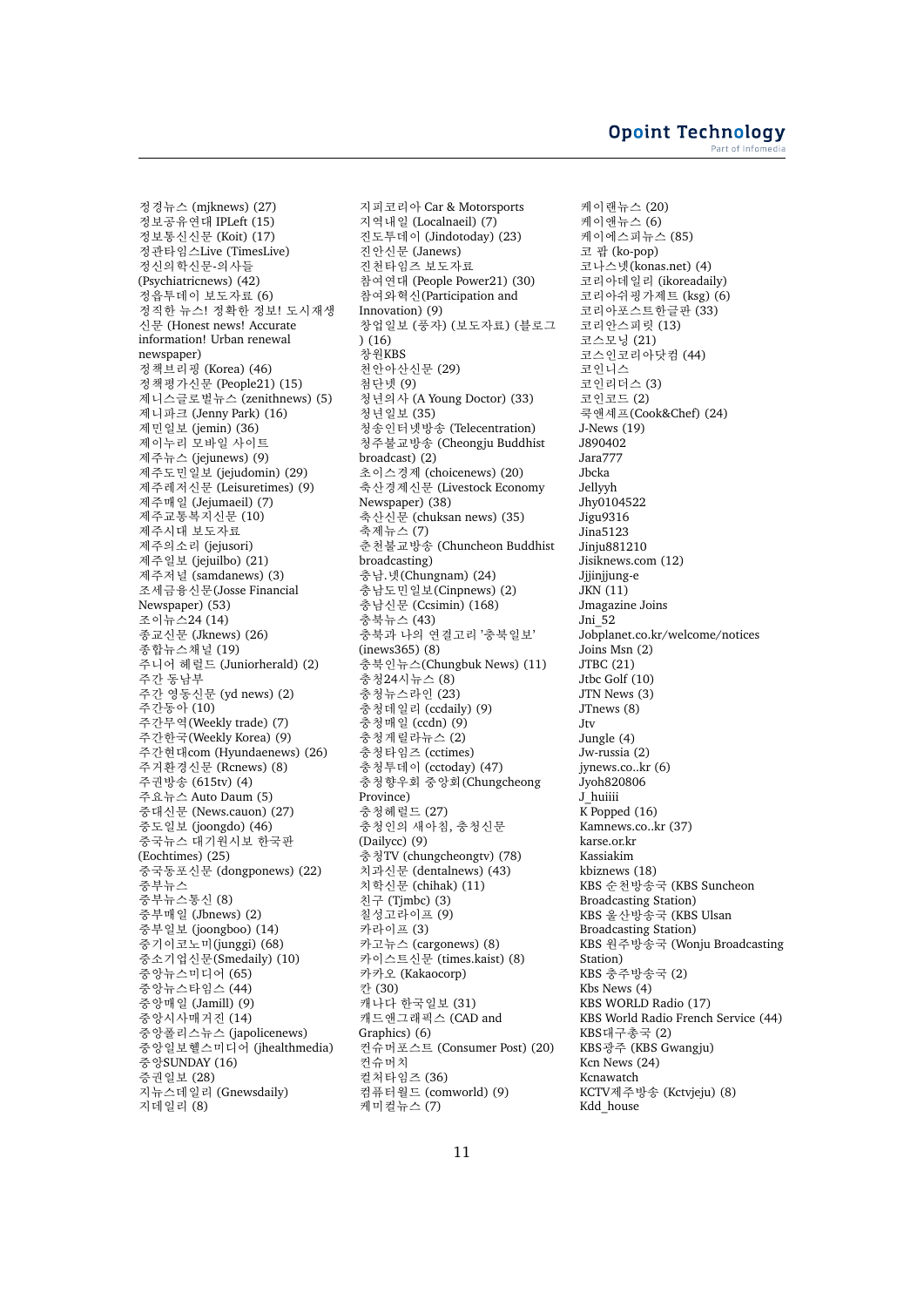KDI (8) Ked Global (10) Kejeong87 Keunsuk50 Khj980404 Khjh131 Kids.dongascience (3) Kiep Kimart\_ Kipost  $(25)$ ---<br>KISTEP 하국과한기숙기획평가워 (Korea Science and Technology Agency) Kiwitoy Kizmom Hankyung (2) KJ times (40) KJA뉴스통신 (8) Kkong3005 kmseo9 KMUG 케이머그 KNB경기채널 KO Asiasis (2) Korea (18) Korea Biomedical Review (14) Korea Expose Korea Herald Business (31) Korea IT Times (12) Korea Joongang Daily (47) Korea Logistics News (5) Korea Newswire (20) korea Star Daily korea.com (43) Korean Food Tours (2) Kpop Channel (5) Kpopherald.com KRou04041004 Ksj777zzang ks\_god11  $KTV$  국민방송 (21) Kuki News (80) Kworld Now (2) Kyung\_style K\_riz529 L-FRII (7) Ldw57842 Lee & Ko Leedeoku Leonjuhee LG Chem LG 전자 (3) Lily\_\_s  $Lime921212$ Limsu0921 Ljehohoson Llmement Lofficiel Hommes Lovedd1004 Loveholic\_ Lovely951003 Loveofskys Lovetofu Lovexoqls

Lovmaria LPN로컬파워뉴스 보도자료 Lqud Ltn.kr Luckyj407 Luxmen (9) Maekyung (15) MAGAZINE B (2) Maison Korea | 메종코리아 (6) Manzalab (8) marieclairekorea.com (5) Maritime Press (30) Maybugs (12)  $MBC$  (경남) MBC충북 (4) MBN MBN (43) MBN스타 (8) McMonagle Perri (2) Mdilbo  $(10)$ Media Daum (12) Media today (5) Media Tomorrow Mediadaily (6) Mediainnews (11) Meesoda Megaeconomy.co..kr M매거진 (Mzine) (70) MFG (31) Mgcho3 MHN Sports (20) Milkcat0221 Mimint Minimouse24 Ministry of Food and Drug Safety (2) M오토데일리(M Auto Daily) (16) M이코노미뉴스 (M Economy News) (21) Mj06261004 mkbn.mk.co..kr (2) Mlbpark donga Mn.kbs Moklms Moneta 주요뉴스t Moreunikka (18) Motor PD MT (38) Mumz World (3) Munhwa (32) Musinsa.com (8) My Daily Korea (44) Mylover0613 Mystalk (5) Mytopthings Myywll Nam04030 nanbang.or.kr Nani 0324 Nate  $(41)$ Naver (105) Naver Blog Naver TV (5)

Nayajin0924 NBC- 1TV (40) Newballight Newdaily (56) News 1 (17) News Inside (3) News Khan (156) News prime (4) News Today (5) News Today (2) news.hankooki.com Newscape (8) Newsis (170) NewsPic (8) NewsPim (56) Newswave (9) Newswire (92) Newswith.net (31) Nextdaily Ngtv.tv (36) NK경제 (13) NK조선 (Nkchosun) (24) NO.1 AD PORTAL Noblesse.com (2) Nocut News (81) Nongmin (18) Noteforum (9) NSP통신 (NSP communication) (63) NTDTV Korea (9) Obs OCN - 대한민국 No.1 채널 (Korea's No.1 Channel) OhmyNews (40) Okfashion Open Development Cambodia (4) Opinion Times (오피니언타임스(논객 닷컴)) (13) Osen (16) Osen.co..kr Park34712 Parkseokwang Paxnet News (2) Paxnet.moneta.co..kr (2) PC방 No.1 매체 (12) Pcpinside PD저널(PD Journal) (6) Picuki (5) Pijar News (15) Pikaandy Piki5 Pinpoint News (26) PLASTICS KOREA Pma0012 PNF News (10) pohang.febc.net (2) Popular Science (13) Powder Room Pparksomin Ppeunimama Ppomppu (18) Pppmh0827 Pravinfo (10)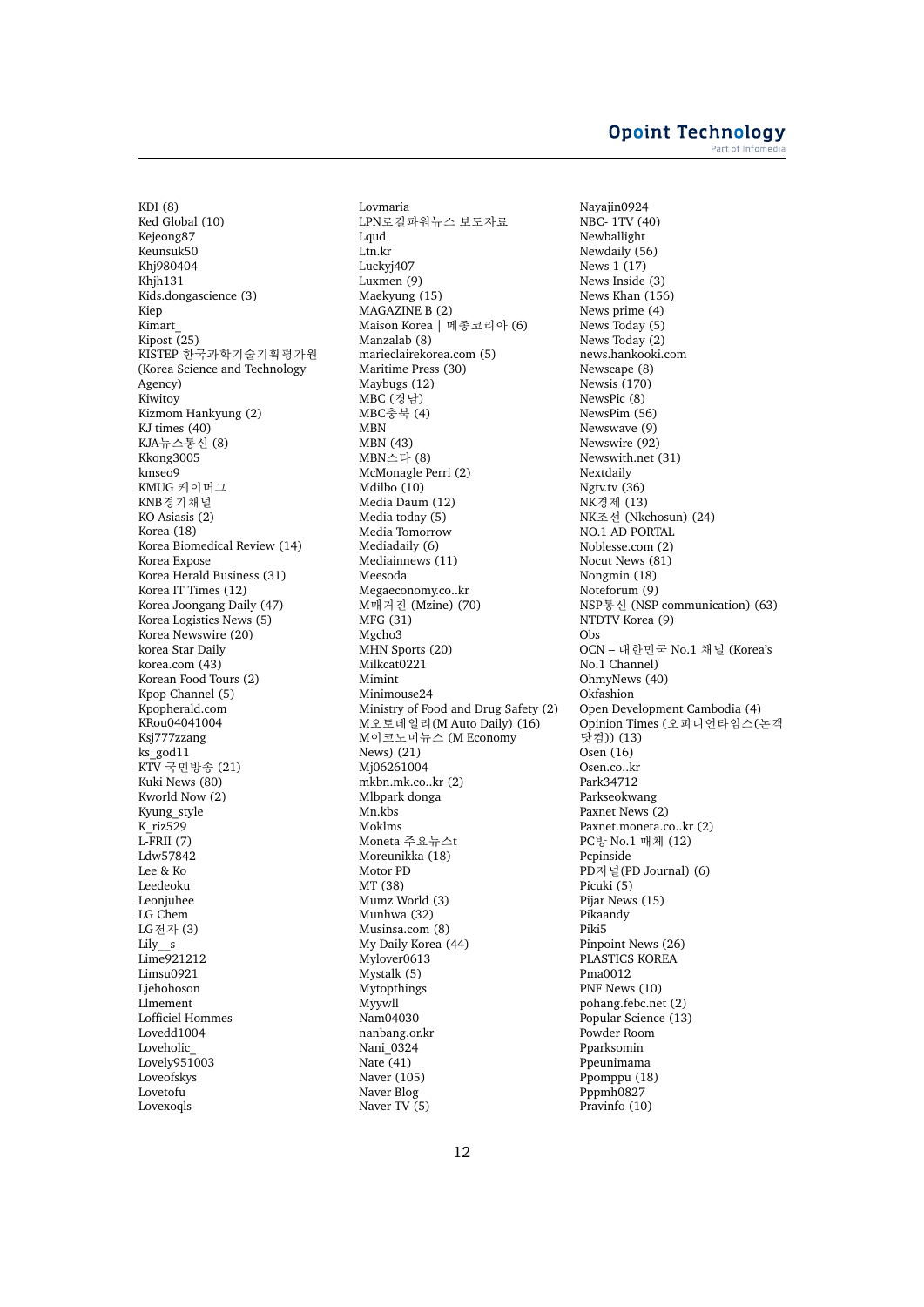Press9 Pressna-Home (23) PRNewswire (2) PTB국민방송 (6) PTCN (36) Pulse News (11) Pureminiv Puresilverstar Puretosui Qkrtlgus09 Quasarzone (6) Queenblair7 Rattou 8 Republic of Korea Research News (6) Rewindrepeat (7) Rkfkadl8282 RNX뉴스 (31) Rodong (7) Rookie (12) Rra Ruddms7000 Rudelulu Ruliweb (55) Saehaehope Samsung Business Samsung 대한민국 Samsung Members Community Samsung\_Korea Sangju Sarek Save Internet 뉴데일리 Sbetv sbn뉴스 (23) SBS (23) SBS 스포츠 (3) sbsfune.sbs.co..kr (5) Seconomy (7) sedaily (104) Segye (36) Seminet (2) Seojy8353 Seoul (139) Seoul News.net (3) Seouleconews (27) Seoulz (2) Serenaoh92 Sesamesalt\_ Seyoung875 Sh1890 Shinsegae Blog Shipping Today (10) Shtimes (7) Siehl Siri0406 Sisa Economic News (4) Sisavision Sk Energy (2) Sky.tv Sky52640 Sm1004ys Smartstore

Smile2seul SNS 타임즈 (SNStimes) (23) So0415yul Sobilife Soccerline.kr Solartodaymag.co..kr Solutions For Our Climate Songkhy37 Sooyeon86 Soul-bi Soulsay111 Sportal Korea (22) Sports Donga (4) Sports Hankook (8) Sports Khan (78) Sr531 SRN 현대HCN (5) Ssodooi Startnews (6) Steelprice (8) STN 현대HCN (8) STN스포츠 STV (7) Style M (8) StyleChosun Stylekorean  $S<sub>11</sub>$ i90 Sujinkongjoo Sulbee (2) Sungdevilsh Supersy\_1 Suyako Suyammy Suzy\_0620 Swnews Syko News (8) **Sylphline** T Times T2511 Tasty Tomato Newsletter (49)  $TBN$  한국교통방송  $(3)$ Tbroad (3) Tbseowlq00 TECH M TechG (10) Tg Daily (21) The Chosun Ilbo (26) The Daily NK (48) The Digital Times The First-tv (9) The Gear (5) The Hankyoreh Eng (4) The Hays Daily News (9) The Huffington Post Korea (28) The Investor (24) The Jeju Weekly (2) The Korea Bizwire (78) The Korea Herald (56) The Korea Post The Korea Times (153) The Kyunghyang Shinmun (6) The New Management (현대경영) (5)

The News Today (89) The Public (10) The Seoul Times (16) The Star The Stock (9) The Travel News (65) The-edit.co..kr (9) Theasian (75) TheDrive (9) Thesingle Time Forum (9) Time Sisa (54) Time Watch TIN뉴스 (15) Tistory (4) Tnetimes (대한민국 교통) Today Defense (디펜스 타임즈) (2) Todaychungnam (108) TokenPost (10) Tokenpost (7) Top-rider (10) Travel Daily (17) Trucktimes (8) ttlnews.com (11) Tv Daily (11) Tv report Korea (27) TV Shipbuilding (8) Tv.kakao.com (2) TV서울 (10) Typep U.S. News uljinnews (빠른뉴스) (22) Unpa Upinews.kr (19) Vazzanga Vegan News (12) VentureSquare (2) VentureSquare World (3) Verveny Views and News (72) Violetiful Visavis86 Vmffpdl133 VOA 한국어 (18) Vogue (6) Walkinto Korea (26) Wds1298 Weekly Chosun Weekly Khan (13) Weinnie WIKITREE (36) Wintsilver Within News.co..kr (11) Wkdduwls104 Wkorea (5) Wktmals0728 Wlsgmldml Woman Sense (7) women Donga (11) Wonbungyo Newspaper (143) Woodplanet.co..kr (10) Work Today